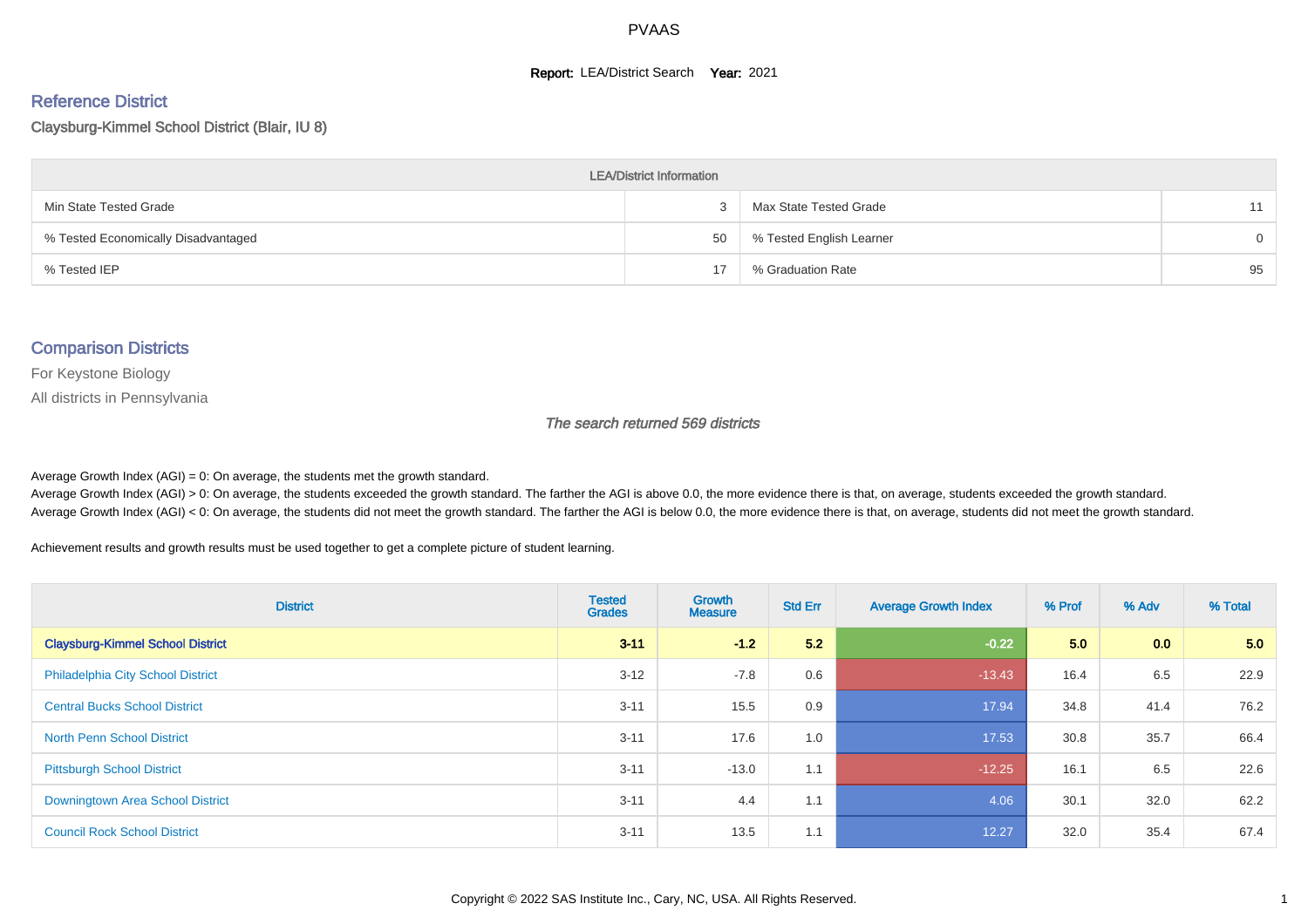| <b>District</b>                           | <b>Tested</b><br><b>Grades</b> | <b>Growth</b><br><b>Measure</b> | <b>Std Err</b> | <b>Average Growth Index</b> | % Prof | % Adv | % Total |
|-------------------------------------------|--------------------------------|---------------------------------|----------------|-----------------------------|--------|-------|---------|
| <b>Claysburg-Kimmel School District</b>   | $3 - 11$                       | $-1.2$                          | 5.2            | $-0.22$                     | 5.0    | 0.0   | 5.0     |
| <b>Bethlehem Area School District</b>     | $3 - 11$                       | $-4.5$                          | 1.1            | $-3.91$                     | 20.4   | 11.3  | 31.7    |
| <b>Parkland School District</b>           | $3 - 11$                       | $-3.7$                          | 1.2            | $-3.17$                     | 31.4   | 30.6  | 62.0    |
| <b>West Chester Area School District</b>  | $3 - 11$                       | $-2.1$                          | 1.2            | $-1.83$                     | 36.4   | 23.2  | 59.6    |
| <b>Reading School District</b>            | $3 - 11$                       | 4.3                             | 1.2            | 3.71                        | 16.8   | 6.0   | 22.8    |
| <b>East Penn School District</b>          | $3 - 11$                       | 8.9                             | 1.2            | 7.61                        | 32.8   | 26.4  | 59.2    |
| <b>Cumberland Valley School District</b>  | $3 - 12$                       | 18.6                            | 1.2            | 15.79                       | 31.3   | 39.2  | 70.5    |
| <b>Spring-Ford Area School District</b>   | $3 - 11$                       | 16.6                            | 1.2            | 14.02                       | 30.4   | 45.3  | 75.7    |
| <b>Lower Merion School District</b>       | $3 - 11$                       | 18.9                            | 1.2            | 15.42                       | 29.4   | 48.6  | 78.0    |
| <b>Central Dauphin School District</b>    | $3 - 11$                       | $-5.2$                          | 1.2            | $-4.24$                     | 29.3   | 8.7   | 38.0    |
| <b>Chambersburg Area School District</b>  | $3 - 11$                       | $-5.6$                          | 1.3            | $-4.42$                     | 24.2   | 15.2  | 39.4    |
| <b>North Allegheny School District</b>    | $3 - 11$                       | 18.0                            | 1.3            | 14.25                       | 30.5   | 42.9  | 73.4    |
| <b>Hempfield School District</b>          | $3 - 11$                       | 13.4                            | 1.3            | 10.53                       | 29.9   | 36.8  | 66.7    |
| <b>Pennsbury School District</b>          | $3 - 11$                       | 5.6                             | 1.3            | 4.38                        | 37.7   | 27.7  | 65.4    |
| <b>Easton Area School District</b>        | $3 - 12$                       | 6.3                             | 1.3            | 4.91                        | 24.1   | 13.0  | 37.1    |
| <b>West Shore School District</b>         | $3 - 12$                       | 2.2                             | 1.3            | 1.68                        | 31.8   | 15.2  | 47.1    |
| <b>Neshaminy School District</b>          | $3 - 11$                       | 8.6                             | 1.3            | 6.56                        | 31.3   | 23.9  | 55.2    |
| <b>State College Area School District</b> | $3 - 11$                       | 24.5                            | 1.3            | 18.59                       | 31.9   | 46.9  | 78.8    |
| Mt Lebanon School District                | $3 - 11$                       | 2.4                             | 1.3            | 1.79                        | 39.3   | 37.4  | 76.8    |
| <b>Upper Darby School District</b>        | $3 - 12$                       | 11.2                            | 1.4            | 8.28                        | 23.8   | 11.8  | 35.6    |
| <b>Allentown City School District</b>     | $3 - 12$                       | $-16.9$                         | 1.4            | $-12.37$                    | 5.9    | 0.4   | 6.3     |
| <b>Haverford Township School District</b> | $3 - 11$                       | 1.4                             | 1.4            | 1.05                        | 36.7   | 26.3  | 63.0    |
| <b>Millcreek Township School District</b> | $3 - 11$                       | 9.1                             | 1.4            | 6.61                        | 34.5   | 30.1  | 64.6    |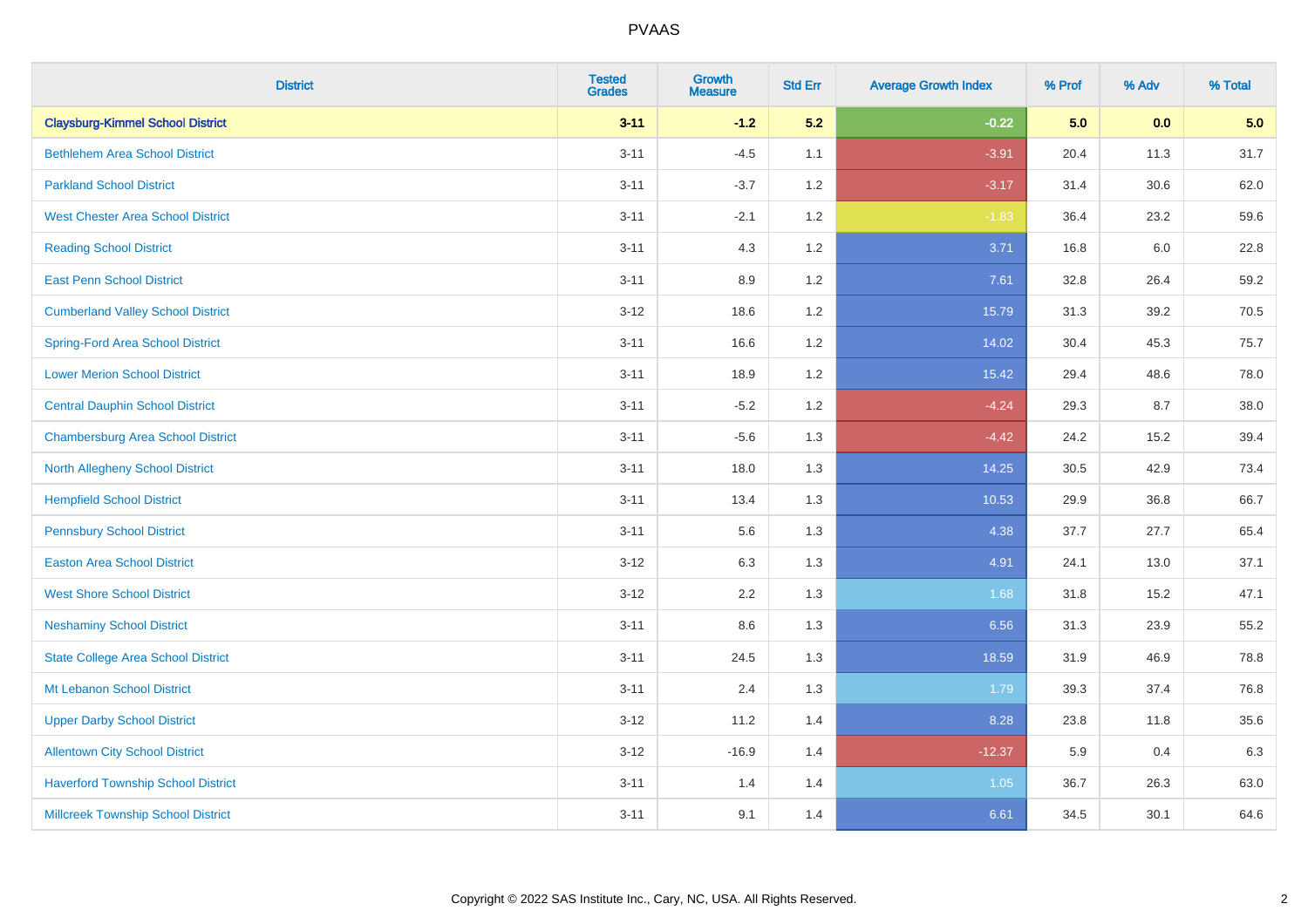| <b>District</b>                             | <b>Tested</b><br><b>Grades</b> | <b>Growth</b><br><b>Measure</b> | <b>Std Err</b> | <b>Average Growth Index</b> | % Prof | % Adv   | % Total |
|---------------------------------------------|--------------------------------|---------------------------------|----------------|-----------------------------|--------|---------|---------|
| <b>Claysburg-Kimmel School District</b>     | $3 - 11$                       | $-1.2$                          | 5.2            | $-0.22$                     | 5.0    | 0.0     | 5.0     |
| <b>Lancaster School District</b>            | $3 - 12$                       | $-10.0$                         | 1.4            | $-7.22$                     | 9.0    | $3.9\,$ | 12.8    |
| <b>Bristol Township School District</b>     | $3 - 11$                       | $-7.4$                          | 1.4            | $-5.32$                     | 13.8   | 4.6     | 18.4    |
| <b>Boyertown Area School District</b>       | $3 - 11$                       | $-2.9$                          | 1.4            | $-2.06$                     | 30.8   | 22.6    | 53.4    |
| <b>Dallastown Area School District</b>      | $3 - 11$                       | 19.9                            | 1.4            | 14.14                       | 36.8   | 34.2    | 71.0    |
| <b>Williamsport Area School District</b>    | $3 - 11$                       | $-11.7$                         | 1.4            | $-8.29$                     | 18.2   | 10.5    | 28.7    |
| <b>Seneca Valley School District</b>        | $3 - 11$                       | 0.8                             | 1.4            | 0.54                        | 40.6   | 25.2    | 65.8    |
| <b>Souderton Area School District</b>       | $3 - 11$                       | 18.5                            | 1.4            | 12.86                       | 39.2   | 31.2    | 70.4    |
| East Stroudsburg Area School District       | $3 - 11$                       | $-4.9$                          | 1.4            | $-3.38$                     | 22.7   | 12.5    | 35.2    |
| <b>Avon Grove School District</b>           | $3 - 10$                       | 7.6                             | 1.4            | 5.29                        | 33.7   | 33.2    | 67.0    |
| <b>Erie City School District</b>            | $3 - 12$                       | $-4.5$                          | 1.4            | $-3.09$                     | 13.4   | 6.7     | 20.1    |
| <b>Manheim Township School District</b>     | $3 - 12$                       | 10.9                            | 1.5            | 7.51                        | 30.9   | 31.0    | 61.9    |
| <b>Wilson School District</b>               | $3 - 12$                       | 0.5                             | 1.5            | 0.32                        | 30.4   | 25.5    | 55.9    |
| <b>Pennridge School District</b>            | $3 - 10$                       | 7.4                             | 1.5            | 5.10                        | 32.0   | 27.6    | 59.6    |
| <b>Penn Manor School District</b>           | $3 - 11$                       | 7.1                             | 1.5            | 4.82                        | 26.7   | 20.5    | 47.2    |
| <b>Butler Area School District</b>          | $3 - 11$                       | $-14.1$                         | 1.5            | $-9.60$                     | 26.4   | 11.1    | 37.5    |
| <b>Central York School District</b>         | $3 - 12$                       | 12.9                            | 1.5            | 8.64                        | 31.4   | 24.1    | 55.5    |
| <b>Perkiomen Valley School District</b>     | $3 - 11$                       | 2.7                             | 1.5            | 1.83                        | 35.0   | 25.3    | 60.3    |
| <b>Centennial School District</b>           | $3 - 10$                       | 1.5                             | 1.5            | 0.98                        | 23.6   | 12.4    | 36.0    |
| Altoona Area School District                | $3 - 12$                       | 0.1                             | 1.5            | 0.07                        | 29.0   | 13.8    | 42.8    |
| Owen J Roberts School District              | $3 - 11$                       | $-3.5$                          | 1.5            | $-2.27$                     | 36.8   | 24.4    | 61.2    |
| Pennsylvania Cyber Charter School           | $3 - 11$                       | 0.6                             | 1.5            | 0.37                        | 20.8   | 8.1     | 28.9    |
| <b>Quakertown Community School District</b> | $3 - 12$                       | $-4.3$                          | 1.5            | $-2.79$                     | 33.8   | 20.1    | 53.8    |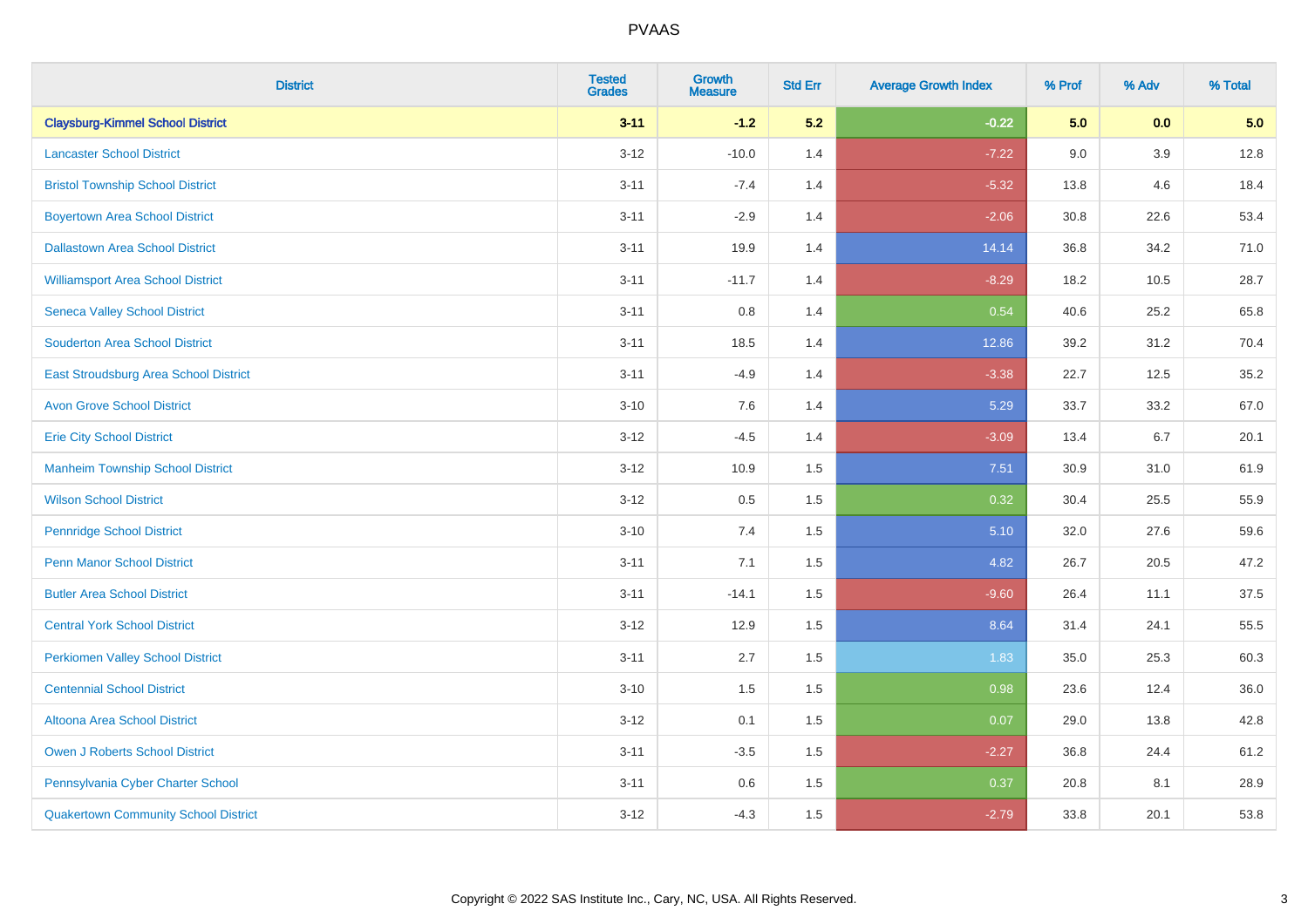| <b>District</b>                                    | <b>Tested</b><br><b>Grades</b> | <b>Growth</b><br><b>Measure</b> | <b>Std Err</b> | <b>Average Growth Index</b> | % Prof | % Adv | % Total |
|----------------------------------------------------|--------------------------------|---------------------------------|----------------|-----------------------------|--------|-------|---------|
| <b>Claysburg-Kimmel School District</b>            | $3 - 11$                       | $-1.2$                          | 5.2            | $-0.22$                     | 5.0    | 0.0   | 5.0     |
| <b>Canon-Mcmillan School District</b>              | $3 - 11$                       | $-5.0$                          | 1.5            | $-3.25$                     | 30.8   | 28.5  | 59.3    |
| Northampton Area School District                   | $3 - 11$                       | 3.2                             | 1.5            | 2.05                        | 29.8   | 17.9  | 47.7    |
| <b>Commonwealth Charter Academy Charter School</b> | $3 - 10$                       | 4.2                             | 1.6            | 2.68                        | 27.0   | 15.6  | 42.5    |
| <b>Hazleton Area School District</b>               | $3 - 11$                       | 6.0                             | 1.6            | 3.85                        | 20.5   | 9.0   | 29.5    |
| <b>Cornwall-Lebanon School District</b>            | $3 - 11$                       | 8.2                             | 1.6            | 5.24                        | 28.0   | 20.5  | 48.6    |
| <b>Bensalem Township School District</b>           | $3 - 11$                       | 1.0                             | 1.6            | 0.63                        | 24.3   | 10.7  | 34.9    |
| <b>Armstrong School District</b>                   | $3 - 11$                       | $9.8\,$                         | 1.6            | 6.22                        | 32.8   | 24.6  | 57.4    |
| <b>Methacton School District</b>                   | $3 - 11$                       | 11.0                            | 1.6            | 6.94                        | 36.0   | 33.6  | 69.6    |
| <b>Abington School District</b>                    | $3 - 10$                       | 0.9                             | 1.6            | 0.57                        | 29.7   | 28.7  | 58.4    |
| <b>Ridley School District</b>                      | $3 - 12$                       | 0.3                             | 1.6            | 0.21                        | 32.0   | 10.7  | 42.6    |
| <b>Mifflin County School District</b>              | $3 - 11$                       | 12.3                            | 1.6            | 7.69                        | 35.1   | 15.1  | 50.3    |
| <b>Norwin School District</b>                      | $3 - 11$                       | $-1.1$                          | 1.6            | $-0.70$                     | 37.7   | 27.6  | 65.2    |
| <b>Stroudsburg Area School District</b>            | $3 - 11$                       | 7.5                             | 1.6            | 4.70                        | 30.4   | 18.3  | 48.7    |
| <b>Hempfield Area School District</b>              | $3 - 12$                       | $-10.2$                         | 1.6            | $-6.37$                     | 28.1   | 19.2  | 47.3    |
| <b>York Co School Of Technology</b>                | $9 - 12$                       | $-10.9$                         | 1.6            | $-6.79$                     | 22.6   | 4.0   | 26.6    |
| <b>Governor Mifflin School District</b>            | $3 - 11$                       | $-4.4$                          | 1.6            | $-2.69$                     | 30.3   | 7.7   | 38.0    |
| <b>Coatesville Area School District</b>            | $3 - 11$                       | $-9.5$                          | 1.6            | $-5.81$                     | 12.8   | 3.3   | 16.2    |
| Hatboro-Horsham School District                    | $3 - 11$                       | $-2.7$                          | 1.6            | $-1.65$                     | 27.9   | 17.9  | 45.8    |
| <b>Delaware Valley School District</b>             | $3 - 11$                       | 15.7                            | 1.6            | 9.62                        | 36.7   | 32.1  | 68.8    |
| Mechanicsburg Area School District                 | $3 - 11$                       | $-5.7$                          | 1.6            | $-3.48$                     | 35.1   | 16.0  | 51.2    |
| Hollidaysburg Area School District                 | $3 - 11$                       | $-2.7$                          | 1.6            | $-1.64$                     | 32.6   | 15.2  | 47.8    |
| <b>Colonial School District</b>                    | $3 - 11$                       | 22.1                            | 1.6            | 13.55                       | 27.2   | 43.5  | 70.6    |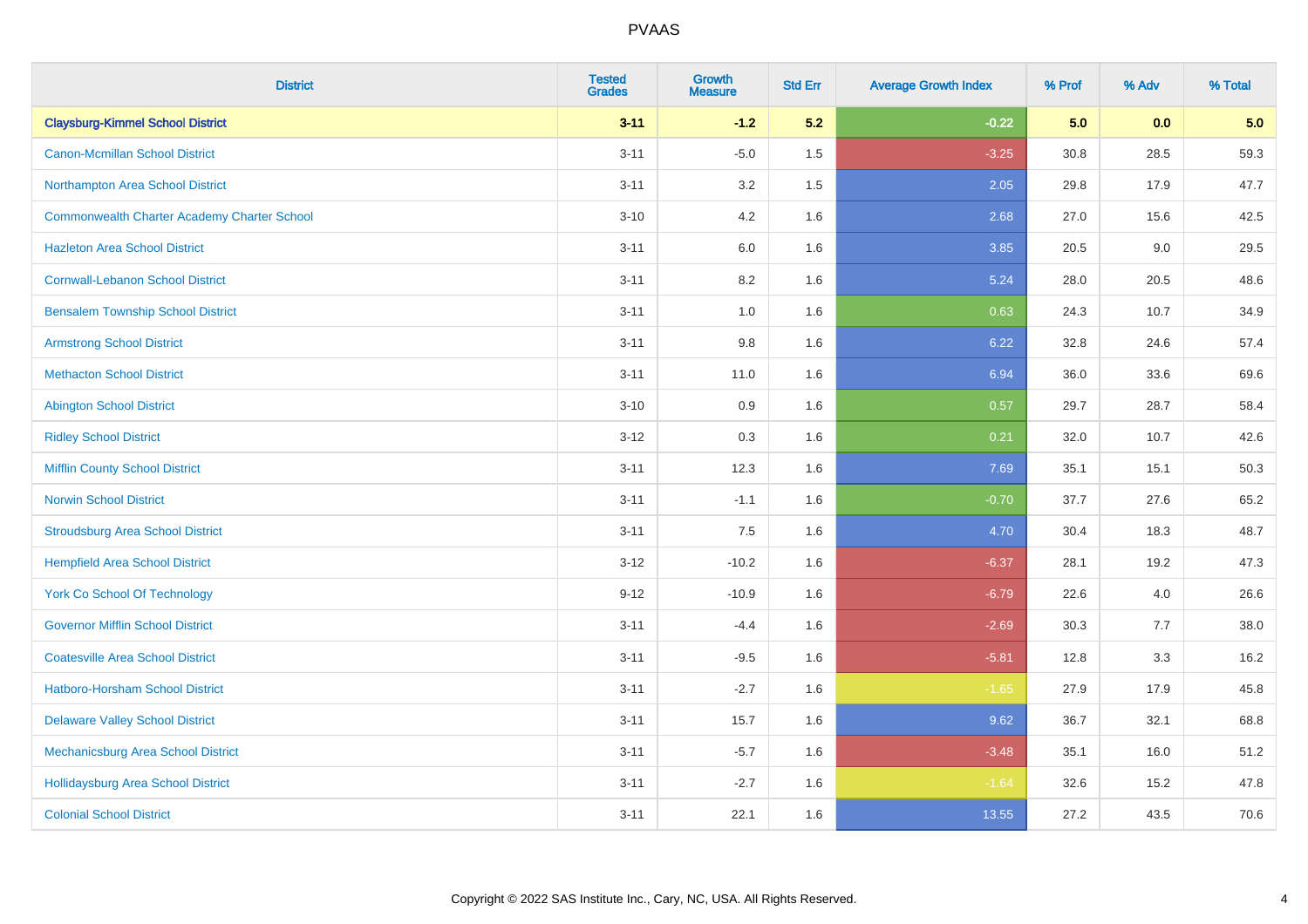| <b>District</b>                               | <b>Tested</b><br><b>Grades</b> | <b>Growth</b><br><b>Measure</b> | <b>Std Err</b> | <b>Average Growth Index</b> | % Prof | % Adv | % Total |
|-----------------------------------------------|--------------------------------|---------------------------------|----------------|-----------------------------|--------|-------|---------|
| <b>Claysburg-Kimmel School District</b>       | $3 - 11$                       | $-1.2$                          | 5.2            | $-0.22$                     | 5.0    | 0.0   | 5.0     |
| <b>Warren County School District</b>          | $3 - 11$                       | $-0.1$                          | 1.6            | $-0.06$                     | 26.7   | 9.7   | 36.4    |
| <b>Nazareth Area School District</b>          | $3 - 11$                       | $-2.5$                          | 1.7            | $-1.53$                     | 29.2   | 24.6  | 53.8    |
| <b>Norristown Area School District</b>        | $3-12$                         | $-25.4$                         | 1.7            | $-15.35$                    | 10.6   | 1.8   | 12.4    |
| <b>Kennett Consolidated School District</b>   | $3 - 11$                       | $-10.4$                         | 1.7            | $-6.27$                     | 28.7   | 14.0  | 42.7    |
| <b>Whitehall-Coplay School District</b>       | $3 - 11$                       | 11.8                            | 1.7            | 7.06                        | 32.3   | 21.7  | 54.0    |
| <b>Pine-Richland School District</b>          | $3 - 11$                       | 9.3                             | 1.7            | 5.56                        | 42.3   | 35.8  | 78.1    |
| <b>South Western School District</b>          | $3 - 12$                       | 2.5                             | 1.7            | 1.48                        | 36.2   | 19.7  | 55.9    |
| <b>Conestoga Valley School District</b>       | $3 - 11$                       | 2.4                             | 1.7            | 1.43                        | 35.0   | 23.5  | 58.5    |
| Ephrata Area School District                  | $3 - 11$                       | 6.8                             | 1.7            | 4.08                        | 31.6   | 17.1  | 48.8    |
| Abington Heights School District              | $3 - 11$                       | 6.7                             | 1.7            | 4.00                        | 33.8   | 31.7  | 65.5    |
| <b>Bethel Park School District</b>            | $3 - 11$                       | $-4.4$                          | 1.7            | $-2.62$                     | 40.1   | 27.3  | 67.4    |
| <b>Elizabethtown Area School District</b>     | $3 - 12$                       | 7.1                             | 1.7            | 4.19                        | 36.4   | 27.6  | 64.0    |
| <b>Garnet Valley School District</b>          | $3 - 10$                       | 0.2                             | 1.7            | 0.13                        | 34.9   | 26.4  | 61.3    |
| <b>Wissahickon School District</b>            | $3 - 10$                       | $-5.3$                          | 1.7            | $-3.14$                     | 27.5   | 29.0  | 56.6    |
| <b>Exeter Township School District</b>        | $3 - 11$                       | $-1.0$                          | 1.7            | $-0.58$                     | 27.2   | 15.6  | 42.8    |
| <b>Conewago Valley School District</b>        | $3 - 12$                       | 7.6                             | 1.7            | 4.46                        | 41.3   | 19.4  | 60.6    |
| <b>Peters Township School District</b>        | $3 - 11$                       | 14.1                            | 1.7            | 8.16                        | 35.2   | 41.6  | 76.8    |
| <b>Carlisle Area School District</b>          | $3 - 11$                       | $-5.2$                          | 1.7            | $-2.99$                     | 28.0   | 19.3  | 47.3    |
| <b>Unionville-Chadds Ford School District</b> | $3 - 11$                       | 15.8                            | 1.7            | 9.12                        | 31.2   | 48.0  | 79.2    |
| <b>Springfield School District</b>            | $3 - 11$                       | 1.2                             | 1.7            | 0.69                        | 31.8   | 25.2  | 56.9    |
| <b>Shaler Area School District</b>            | $3 - 11$                       | $-2.1$                          | 1.8            | $-1.18$                     | 32.0   | 13.0  | 45.0    |
| <b>Penn-Trafford School District</b>          | $3 - 11$                       | 2.9                             | 1.8            | 1.68                        | 46.3   | 26.2  | 72.5    |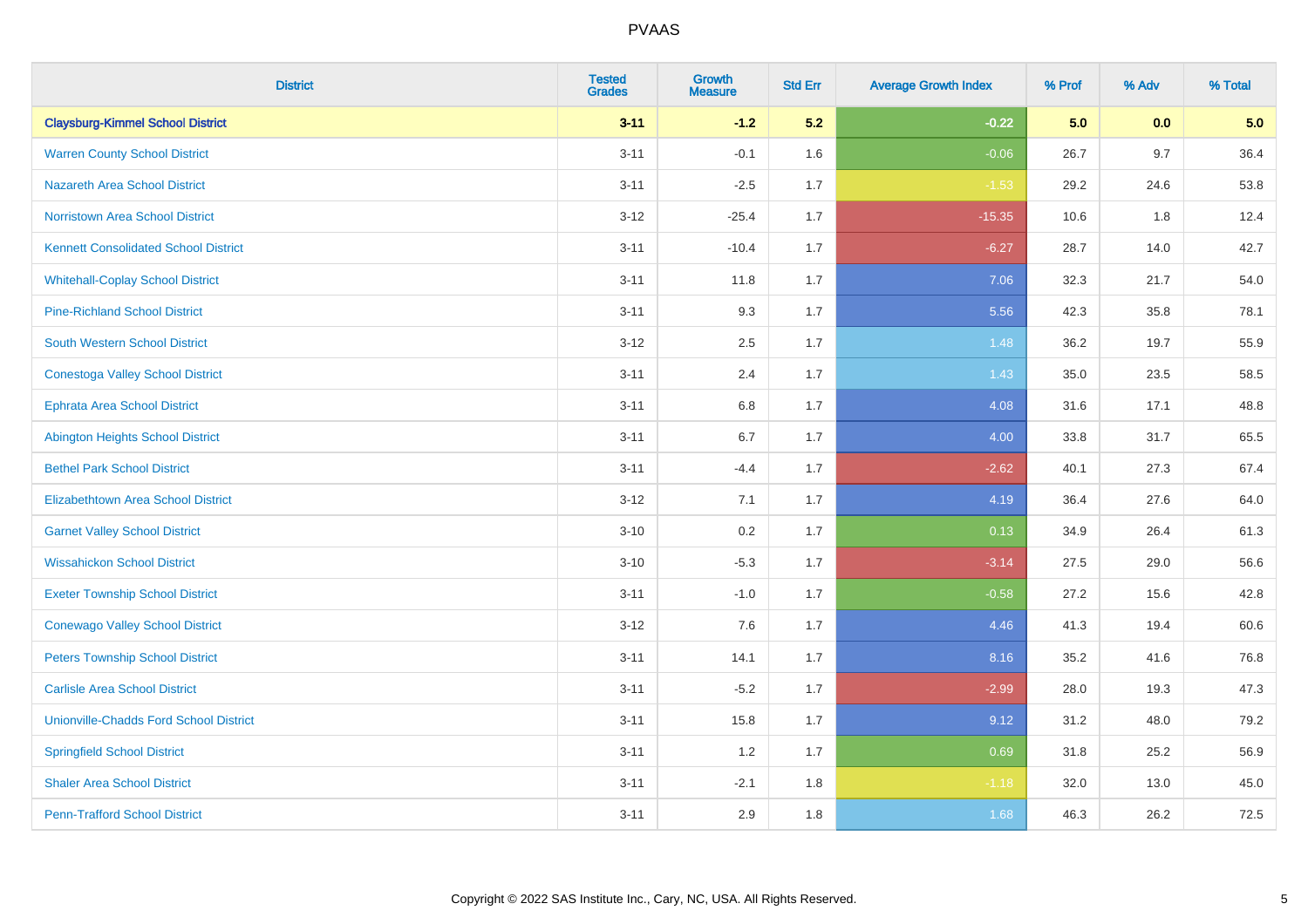| <b>District</b>                             | <b>Tested</b><br><b>Grades</b> | <b>Growth</b><br><b>Measure</b> | <b>Std Err</b> | <b>Average Growth Index</b> | % Prof | % Adv | % Total |
|---------------------------------------------|--------------------------------|---------------------------------|----------------|-----------------------------|--------|-------|---------|
| <b>Claysburg-Kimmel School District</b>     | $3 - 11$                       | $-1.2$                          | 5.2            | $-0.22$                     | 5.0    | 0.0   | 5.0     |
| <b>Shippensburg Area School District</b>    | $3 - 11$                       | 0.5                             | 1.8            | 0.26                        | 23.5   | 22.8  | 46.3    |
| <b>Upper Saint Clair School District</b>    | $3 - 11$                       | 13.8                            | 1.8            | 7.86                        | 32.2   | 44.5  | 76.7    |
| <b>Oxford Area School District</b>          | $3 - 11$                       | $-3.1$                          | 1.8            | $-1.77$                     | 27.5   | 14.5  | 42.0    |
| <b>Lower Dauphin School District</b>        | $3 - 11$                       | 5.3                             | 1.8            | 3.03                        | 30.6   | 26.8  | 57.5    |
| <b>York City School District</b>            | $3 - 12$                       | $-17.7$                         | 1.8            | $-10.05$                    | 3.2    | 0.7   | 3.9     |
| <b>Keystone Central School District</b>     | $3 - 11$                       | 3.6                             | 1.8            | 2.04                        | 27.1   | 14.6  | 41.8    |
| <b>Penn-Delco School District</b>           | $3 - 11$                       | 1.3                             | 1.8            | 0.75                        | 26.5   | 12.6  | 39.1    |
| <b>Trinity Area School District</b>         | $3 - 11$                       | $-8.7$                          | 1.8            | $-4.87$                     | 20.9   | 9.8   | 30.8    |
| <b>Pocono Mountain School District</b>      | $3 - 12$                       | $-4.3$                          | 1.8            | $-2.43$                     | 35.5   | 17.1  | 52.6    |
| <b>Waynesboro Area School District</b>      | $3 - 12$                       | 3.0                             | 1.8            | 1.67                        | 26.0   | 23.5  | 49.5    |
| <b>North Hills School District</b>          | $3 - 11$                       | $-15.8$                         | 1.8            | $-8.84$                     | 26.4   | 19.8  | 46.2    |
| Palmyra Area School District                | $3 - 11$                       | 16.2                            | 1.8            | 9.02                        | 38.8   | 34.0  | 72.8    |
| <b>Moon Area School District</b>            | $3 - 11$                       | 1.5                             | 1.8            | 0.86                        | 34.5   | 25.5  | 60.0    |
| <b>Upper Dublin School District</b>         | $3-12$                         | 2.1                             | 1.8            | 1.19                        | 34.7   | 30.0  | 64.7    |
| South Fayette Township School District      | $3 - 11$                       | 6.0                             | 1.8            | 3.33                        | 32.2   | 38.3  | 70.5    |
| Northeastern York School District           | $3 - 11$                       | 3.8                             | 1.8            | 2.11                        | 32.7   | 21.0  | 53.7    |
| Northern York County School District        | $3 - 11$                       | 8.4                             | 1.8            | 4.63                        | 24.3   | 23.1  | 47.4    |
| <b>Pleasant Valley School District</b>      | $3 - 11$                       | $-3.3$                          | 1.8            | $-1.80$                     | 28.5   | 10.4  | 39.0    |
| <b>Solanco School District</b>              | $3 - 11$                       | 2.2                             | 1.8            | 1.18                        | 27.2   | 15.0  | 42.3    |
| <b>Southern York County School District</b> | $3 - 11$                       | 15.5                            | 1.8            | 8.48                        | 37.6   | 29.2  | 66.8    |
| <b>Phoenixville Area School District</b>    | $3 - 11$                       | 7.3                             | 1.8            | 3.96                        | 32.3   | 27.6  | 59.8    |
| <b>South Eastern School District</b>        | $3 - 11$                       | $-1.0$                          | 1.8            | $-0.55$                     | 36.4   | 17.1  | 53.5    |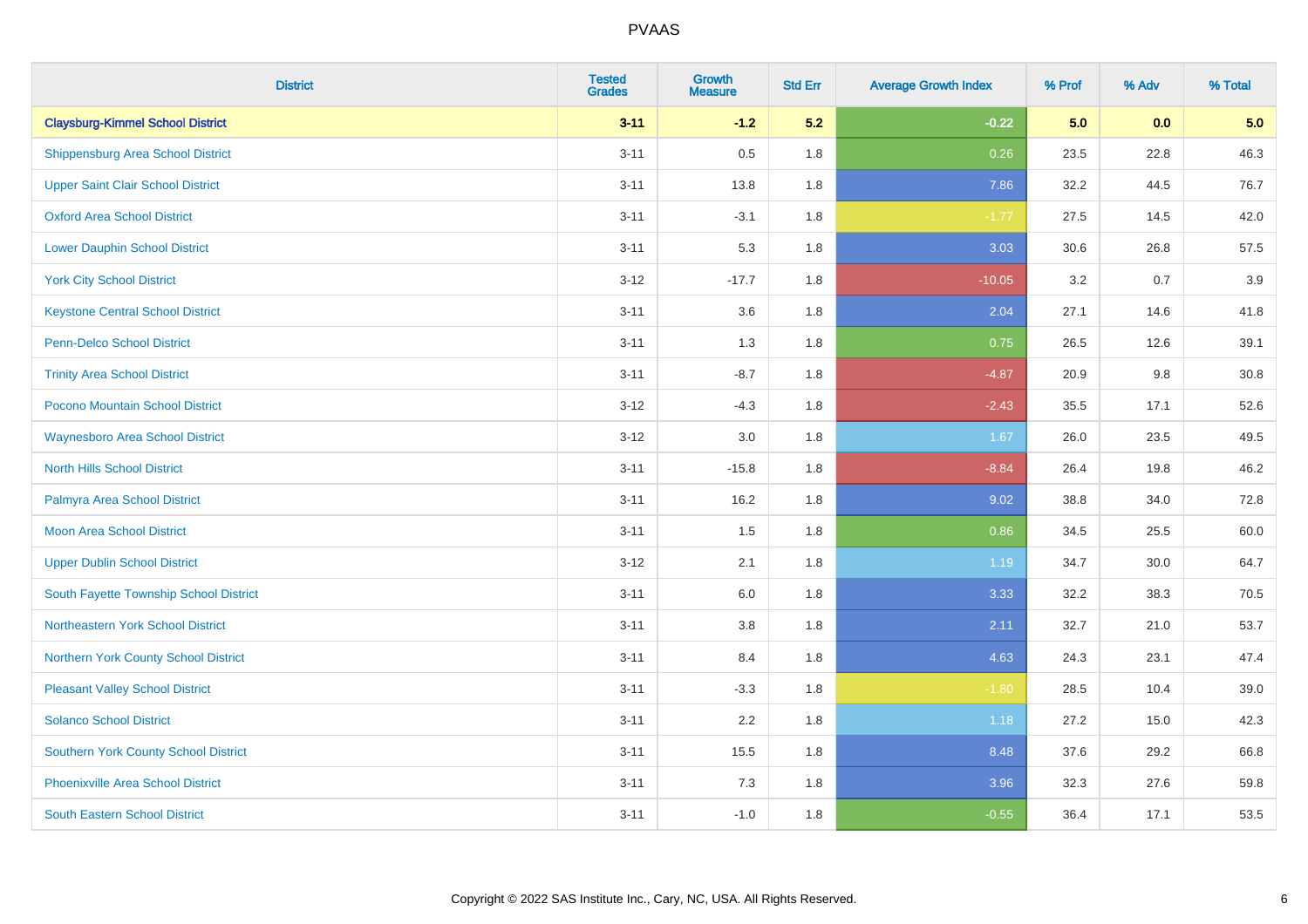| <b>District</b>                           | <b>Tested</b><br><b>Grades</b> | Growth<br><b>Measure</b> | <b>Std Err</b> | <b>Average Growth Index</b> | % Prof | % Adv | % Total |
|-------------------------------------------|--------------------------------|--------------------------|----------------|-----------------------------|--------|-------|---------|
| <b>Claysburg-Kimmel School District</b>   | $3 - 11$                       | $-1.2$                   | 5.2            | $-0.22$                     | 5.0    | 0.0   | 5.0     |
| <b>Franklin Regional School District</b>  | $3 - 11$                       | 11.3                     | 1.8            | 6.13                        | 30.0   | 35.0  | 65.0    |
| <b>Warwick School District</b>            | $3 - 11$                       | 21.7                     | 1.8            | 11.76                       | 27.7   | 36.3  | 64.0    |
| <b>Radnor Township School District</b>    | $3 - 12$                       | 7.5                      | 1.9            | 4.03                        | 33.0   | 38.3  | 71.3    |
| <b>Penncrest School District</b>          | $3 - 11$                       | 6.0                      | 1.9            | 3.24                        | 31.1   | 16.9  | 48.0    |
| Fox Chapel Area School District           | $3 - 11$                       | 17.6                     | 1.9            | 9.47                        | 22.9   | 52.0  | 74.9    |
| <b>Baldwin-Whitehall School District</b>  | $3 - 11$                       | $-5.5$                   | 1.9            | $-2.93$                     | 32.0   | 14.7  | 46.7    |
| <b>Upper Perkiomen School District</b>    | $3 - 11$                       | $5.7\,$                  | 1.9            | 3.04                        | 25.4   | 19.9  | 45.4    |
| Daniel Boone Area School District         | $3 - 12$                       | $0.9\,$                  | 1.9            | 0.46                        | 28.9   | 22.0  | 51.0    |
| <b>Lebanon School District</b>            | $3 - 11$                       | $-1.2$                   | 1.9            | $-0.63$                     | 15.2   | 6.4   | 21.6    |
| <b>Dover Area School District</b>         | $3 - 12$                       | 7.1                      | 1.9            | 3.78                        | 33.0   | 18.7  | 51.7    |
| Pennsylvania Leadership Charter School    | $3 - 11$                       | 8.0                      | 1.9            | 4.22                        | 33.1   | 27.8  | 60.9    |
| <b>Cocalico School District</b>           | $3 - 11$                       | 12.3                     | 1.9            | 6.48                        | 28.2   | 32.3  | 60.5    |
| <b>Muhlenberg School District</b>         | $3 - 10$                       | $-17.8$                  | 1.9            | $-9.34$                     | 12.4   | 4.6   | 17.0    |
| West Jefferson Hills School District      | $3 - 11$                       | 1.9                      | 1.9            | 0.99                        | 34.8   | 27.3  | 62.1    |
| <b>Twin Valley School District</b>        | $3 - 12$                       | $-3.2$                   | 1.9            | $-1.68$                     | 38.8   | 19.8  | 58.6    |
| <b>Mars Area School District</b>          | $3 - 10$                       | 6.6                      | 1.9            | 3.45                        | 36.7   | 32.4  | 69.1    |
| <b>William Penn School District</b>       | $3 - 12$                       | 7.0                      | 1.9            | 3.61                        | 14.0   | 7.2   | 21.3    |
| Red Lion Area School District             | $3 - 11$                       | 4.5                      | 1.9            | 2.31                        | 32.3   | 21.5  | 53.8    |
| <b>Lampeter-Strasburg School District</b> | $3 - 12$                       | 11.0                     | 1.9            | 5.69                        | 35.4   | 32.3  | 67.7    |
| <b>Harrisburg City School District</b>    | $3 - 11$                       | $-0.2$                   | 2.0            | $-0.11$                     | 6.0    | 2.0   | 8.0     |
| <b>Upper Merion Area School District</b>  | $3 - 11$                       | 14.0                     | 2.0            | 7.15                        | 34.4   | 32.6  | 67.0    |
| <b>Pottsgrove School District</b>         | $3 - 11$                       | $-5.5$                   | 2.0            | $-2.78$                     | 28.6   | 10.3  | 38.8    |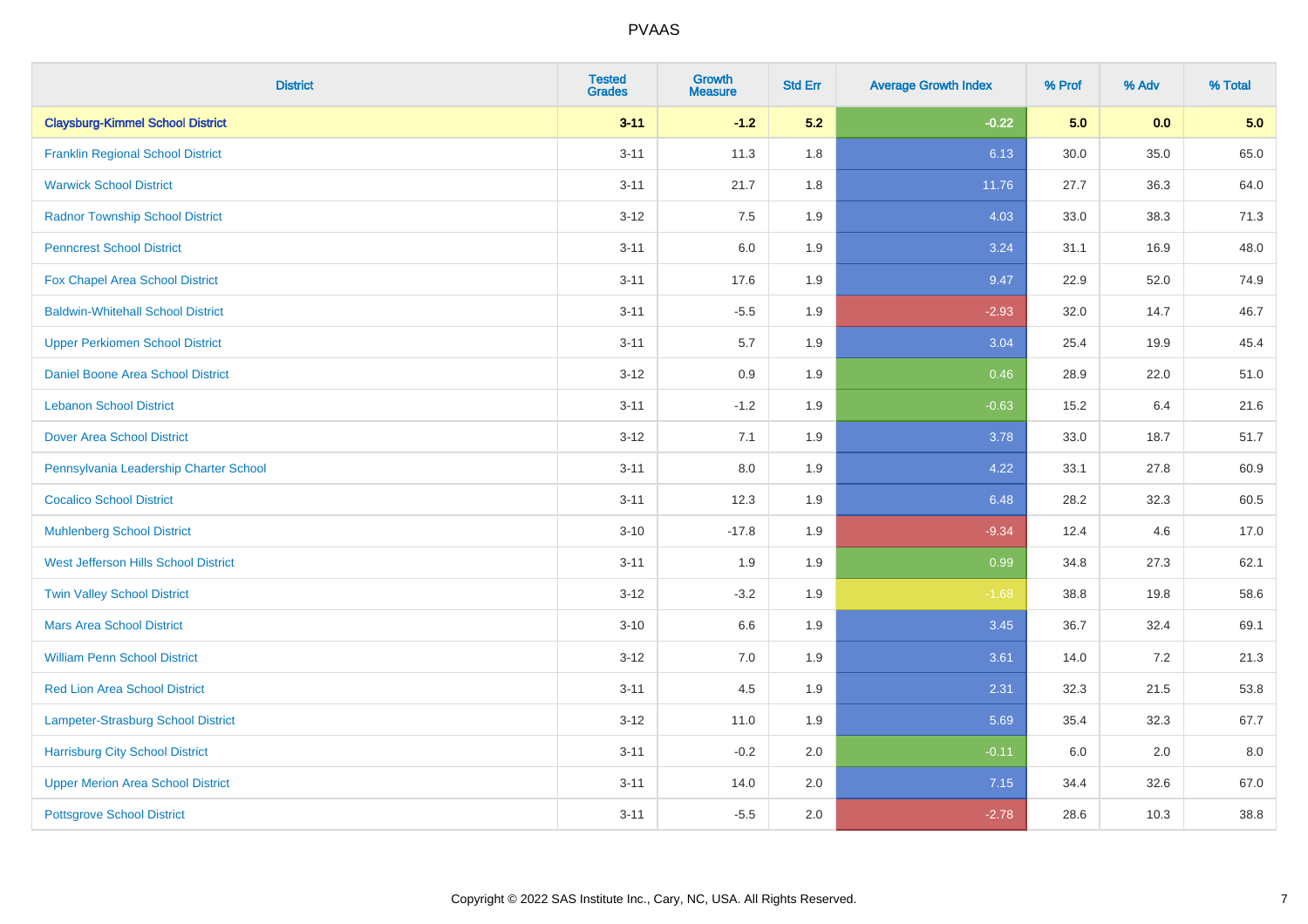| <b>District</b>                                | <b>Tested</b><br><b>Grades</b> | <b>Growth</b><br><b>Measure</b> | <b>Std Err</b> | <b>Average Growth Index</b> | % Prof | % Adv | % Total |
|------------------------------------------------|--------------------------------|---------------------------------|----------------|-----------------------------|--------|-------|---------|
| <b>Claysburg-Kimmel School District</b>        | $3 - 11$                       | $-1.2$                          | 5.2            | $-0.22$                     | 5.0    | 0.0   | 5.0     |
| <b>Hampton Township School District</b>        | $3 - 11$                       | 7.4                             | 2.0            | 3.79                        | 37.9   | 39.2  | 77.0    |
| <b>Manheim Central School District</b>         | $3 - 11$                       | 12.8                            | 2.0            | 6.52                        | 27.8   | 35.4  | 63.2    |
| <b>Great Valley School District</b>            | $3 - 11$                       | 5.4                             | 2.0            | 2.77                        | 33.8   | 33.5  | 67.3    |
| <b>Interboro School District</b>               | $3 - 12$                       | $-8.4$                          | 2.0            | $-4.27$                     | 27.6   | 6.4   | 34.1    |
| <b>Greater Latrobe School District</b>         | $3 - 11$                       | $-14.1$                         | 2.0            | $-7.14$                     | 41.0   | 12.6  | 53.6    |
| <b>Derry Township School District</b>          | $3 - 10$                       | 20.1                            | 2.0            | 10.20                       | 32.8   | 46.9  | 79.7    |
| <b>Upper Moreland Township School District</b> | $3 - 11$                       | 1.1                             | 2.0            | 0.56                        | 24.8   | 26.6  | 51.3    |
| <b>Connellsville Area School District</b>      | $3 - 11$                       | $-5.3$                          | 2.0            | $-2.67$                     | 24.2   | 5.0   | 29.1    |
| <b>Gettysburg Area School District</b>         | $3 - 11$                       | $-6.0$                          | 2.0            | $-3.02$                     | 28.8   | 19.6  | 48.5    |
| <b>Greencastle-Antrim School District</b>      | $3 - 11$                       | $-0.3$                          | 2.0            | $-0.14$                     | 30.9   | 22.2  | 53.1    |
| <b>West Allegheny School District</b>          | $3 - 12$                       | 8.6                             | 2.0            | 4.34                        | 37.3   | 27.2  | 64.5    |
| <b>Lower Moreland Township School District</b> | $3 - 11$                       | 8.7                             | 2.0            | 4.35                        | 38.2   | 33.2  | 71.4    |
| <b>Bellefonte Area School District</b>         | $3 - 11$                       | $6.7\,$                         | 2.0            | 3.34                        | 28.8   | 21.5  | 50.2    |
| <b>Gateway School District</b>                 | $3 - 11$                       | 3.1                             | 2.0            | 1.55                        | 35.7   | 18.5  | 54.2    |
| <b>Dubois Area School District</b>             | $3 - 11$                       | $-2.8$                          | 2.0            | $-1.37$                     | 35.5   | 19.0  | 54.6    |
| <b>Fleetwood Area School District</b>          | $3 - 10$                       | 10.4                            | 2.0            | 5.19                        | 31.7   | 25.8  | 57.5    |
| <b>Juniata County School District</b>          | $3 - 12$                       | 7.7                             | 2.0            | 3.81                        | 22.9   | 18.9  | 41.8    |
| <b>Indiana Area School District</b>            | $3 - 11$                       | 12.0                            | 2.0            | 5.98                        | 30.0   | 30.4  | 60.3    |
| <b>Cheltenham School District</b>              | $3 - 11$                       | $-17.6$                         | 2.0            | $-8.74$                     | 24.4   | 8.3   | 32.6    |
| <b>Tunkhannock Area School District</b>        | $3 - 11$                       | 1.4                             | 2.0            | 0.71                        | 29.8   | 18.1  | 47.9    |
| <b>Bangor Area School District</b>             | $3-12$                         | $-1.2$                          | 2.0            | $-0.60$                     | 25.8   | 12.7  | 38.5    |
| Kiski Area School District                     | $3 - 11$                       | $-4.0$                          | 2.0            | $-1.99$                     | 23.1   | 18.2  | 41.3    |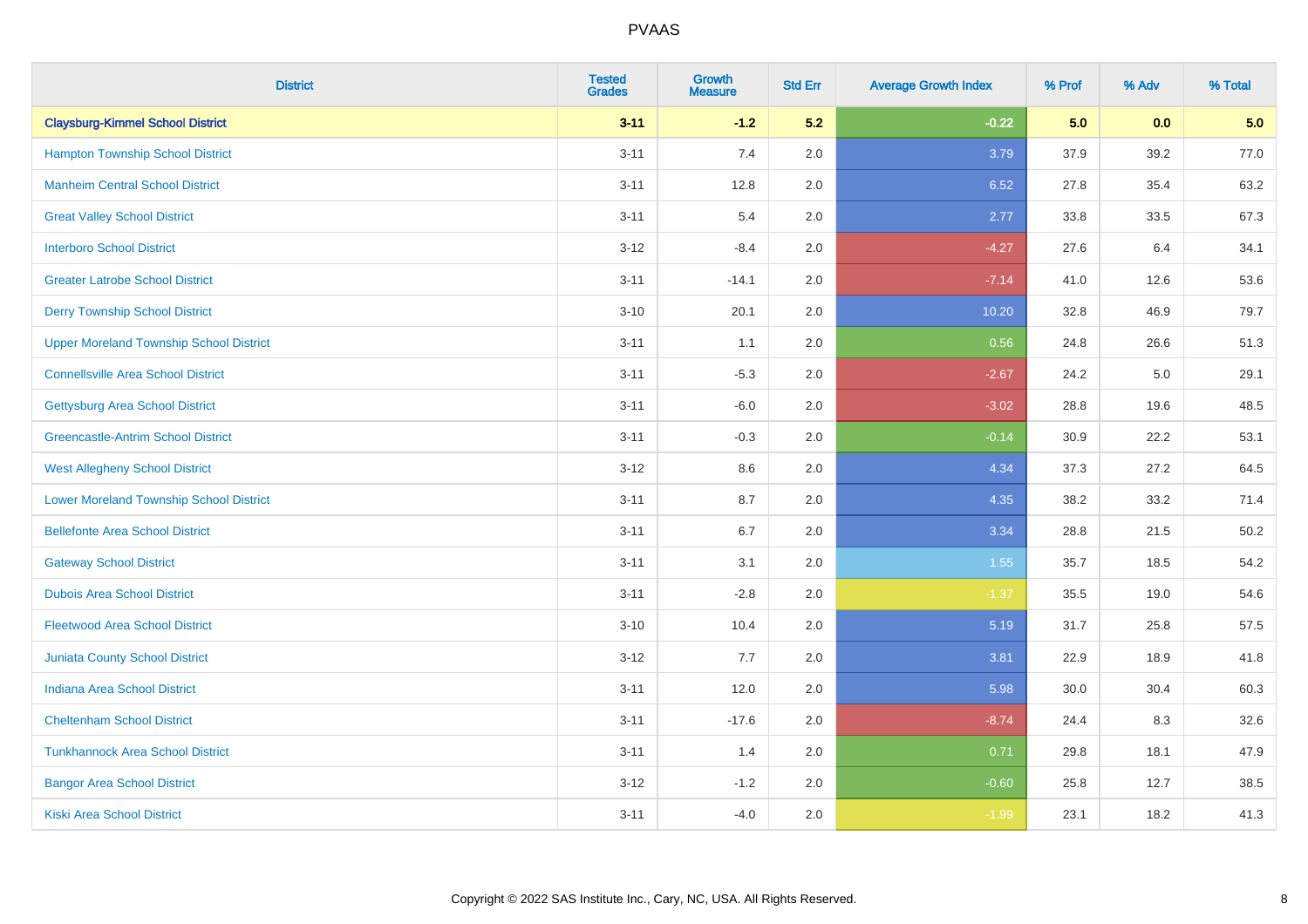| <b>District</b>                               | <b>Tested</b><br><b>Grades</b> | <b>Growth</b><br><b>Measure</b> | <b>Std Err</b> | <b>Average Growth Index</b> | % Prof | % Adv | % Total |
|-----------------------------------------------|--------------------------------|---------------------------------|----------------|-----------------------------|--------|-------|---------|
| <b>Claysburg-Kimmel School District</b>       | $3 - 11$                       | $-1.2$                          | 5.2            | $-0.22$                     | 5.0    | 0.0   | 5.0     |
| <b>Spring Grove Area School District</b>      | $3 - 11$                       | 3.9                             | 2.0            | 1.90                        | 30.0   | 23.0  | 53.0    |
| <b>Montour School District</b>                | $3 - 11$                       | $-6.1$                          | 2.1            | $-2.95$                     | 31.8   | 23.6  | 55.3    |
| <b>Wallenpaupack Area School District</b>     | $3 - 11$                       | $8.8\,$                         | 2.1            | 4.28                        | 28.5   | 18.9  | 47.4    |
| 21st Century Cyber Charter School             | $6 - 12$                       | 6.6                             | 2.1            | 3.16                        | 29.0   | 21.8  | 50.8    |
| <b>Pottsville Area School District</b>        | $3 - 12$                       | $-4.9$                          | 2.1            | $-2.36$                     | 21.8   | 7.9   | 29.6    |
| Esperanza Academy Charter School              | $4 - 11$                       | 2.1                             | 2.1            | 1.01                        | 14.2   | 3.6   | 17.8    |
| <b>Dallas School District</b>                 | $3 - 11$                       | 8.1                             | 2.1            | 3.87                        | 32.4   | 22.4  | 54.8    |
| Selinsgrove Area School District              | $3 - 12$                       | $-5.7$                          | 2.1            | $-2.74$                     | 25.4   | 13.9  | 39.2    |
| <b>York Suburban School District</b>          | $3 - 11$                       | 7.4                             | 2.1            | 3.55                        | 24.9   | 31.2  | 56.1    |
| Mifflinburg Area School District              | $3 - 11$                       | $-6.0$                          | 2.1            | $-2.87$                     | 32.7   | 13.3  | 46.0    |
| <b>Blue Mountain School District</b>          | $3 - 10$                       | 12.2                            | 2.1            | 5.81                        | 30.7   | 26.1  | 56.8    |
| <b>Southern Lehigh School District</b>        | $3 - 11$                       | $-4.1$                          | 2.1            | $-1.94$                     | 39.3   | 28.0  | 67.2    |
| <b>Crawford Central School District</b>       | $3 - 11$                       | 5.7                             | 2.1            | 2.71                        | 26.4   | 15.8  | 42.1    |
| <b>Freeport Area School District</b>          | $3 - 10$                       | $-0.2$                          | 2.1            | $-0.10$                     | 37.4   | 29.8  | 67.2    |
| <b>Conrad Weiser Area School District</b>     | $3 - 11$                       | 7.1                             | 2.1            | 3.34                        | 28.2   | 14.4  | 42.6    |
| Northwestern Lehigh School District           | $3 - 11$                       | $-2.4$                          | 2.1            | $-1.14$                     | 41.7   | 17.9  | 59.5    |
| East Pennsboro Area School District           | $3 - 11$                       | 4.8                             | 2.1            | 2.26                        | 36.8   | 16.9  | 53.7    |
| <b>Rose Tree Media School District</b>        | $3 - 10$                       | $-2.8$                          | 2.1            | $-1.33$                     | 35.2   | 29.6  | 64.8    |
| <b>Chartiers Valley School District</b>       | $3 - 11$                       | $-9.1$                          | 2.1            | $-4.23$                     | 20.7   | 17.4  | 38.0    |
| <b>Eastern Lebanon County School District</b> | $3 - 11$                       | 4.0                             | 2.1            | 1.89                        | 23.5   | 11.5  | 35.0    |
| <b>East Lycoming School District</b>          | $3 - 11$                       | $-10.9$                         | 2.1            | $-5.08$                     | 22.5   | 8.2   | 30.8    |
| <b>Tuscarora School District</b>              | $3 - 11$                       | 13.4                            | 2.2            | 6.20                        | 37.1   | 26.3  | 63.4    |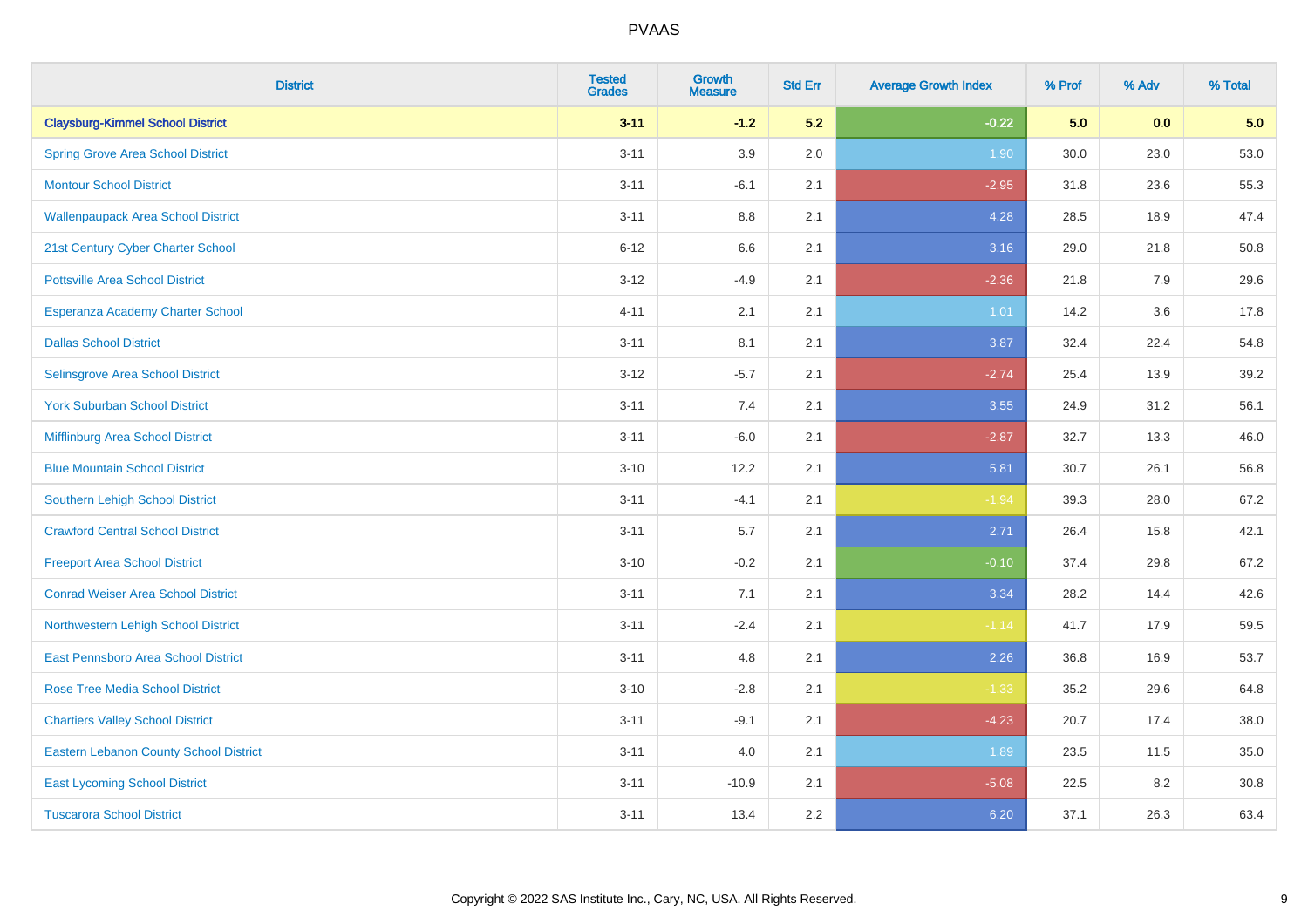| <b>District</b>                               | <b>Tested</b><br><b>Grades</b> | <b>Growth</b><br><b>Measure</b> | <b>Std Err</b> | <b>Average Growth Index</b> | % Prof | % Adv | % Total |
|-----------------------------------------------|--------------------------------|---------------------------------|----------------|-----------------------------|--------|-------|---------|
| <b>Claysburg-Kimmel School District</b>       | $3 - 11$                       | $-1.2$                          | 5.2            | $-0.22$                     | 5.0    | 0.0   | 5.0     |
| <b>Donegal School District</b>                | $3 - 12$                       | 5.9                             | 2.2            | 2.72                        | 34.1   | 23.1  | 57.2    |
| <b>Mckeesport Area School District</b>        | $3 - 12$                       | 4.6                             | 2.2            | 2.14                        | 21.1   | 4.4   | 25.5    |
| North Schuylkill School District              | $3 - 11$                       | $-4.7$                          | 2.2            | $-2.16$                     | 20.2   | 11.7  | 31.9    |
| <b>Pittston Area School District</b>          | $3 - 11$                       | $-8.2$                          | 2.2            | $-3.75$                     | 26.7   | 14.8  | 41.5    |
| <b>Ringgold School District</b>               | $3 - 11$                       | 2.9                             | 2.2            | 1.32                        | 23.8   | 13.3  | 37.1    |
| <b>Wallingford-Swarthmore School District</b> | $3 - 10$                       | 5.0                             | 2.2            | 2.25                        | 33.3   | 37.1  | 70.4    |
| <b>New Foundations Charter School</b>         | $3 - 11$                       | 0.6                             | 2.2            | 0.29                        | 22.4   | 4.0   | 26.4    |
| <b>Crestwood School District</b>              | $3 - 11$                       | $-3.4$                          | 2.2            | $-1.52$                     | 33.1   | 21.7  | 54.9    |
| <b>Fort Leboeuf School District</b>           | $3 - 11$                       | 3.5                             | 2.2            | 1.58                        | 32.0   | 16.8  | 48.8    |
| <b>Pottstown School District</b>              | $3 - 12$                       | 2.0                             | 2.2            | 0.88                        | 19.4   | 6.2   | 25.6    |
| <b>Valley View School District</b>            | $3 - 11$                       | 9.3                             | 2.2            | 4.18                        | 26.6   | 23.1  | 49.7    |
| Saint Marys Area School District              | $3 - 11$                       | $6.0\,$                         | 2.2            | 2.69                        | 35.4   | 18.3  | 53.7    |
| <b>Bucks County Technical High School</b>     | $9 - 10$                       | $-2.9$                          | 2.2            | $-1.29$                     | 27.7   | 10.4  | 38.2    |
| <b>Saucon Valley School District</b>          | $3 - 11$                       | 18.9                            | 2.2            | 8.48                        | 26.0   | 39.6  | 65.6    |
| South Middleton School District               | $3 - 11$                       | 4.4                             | 2.2            | 1.95                        | 31.1   | 16.4  | 47.5    |
| <b>Schuylkill Valley School District</b>      | $3 - 11$                       | $-1.0$                          | 2.2            | $-0.47$                     | 29.8   | 20.2  | 50.0    |
| South Butler County School District           | $3 - 10$                       | 6.3                             | 2.2            | 2.80                        | 37.8   | 19.2  | 57.0    |
| <b>Greensburg Salem School District</b>       | $3 - 11$                       | $-6.9$                          | 2.2            | $-3.06$                     | 30.3   | 13.3  | 43.6    |
| <b>Grove City Area School District</b>        | $3 - 12$                       | $-8.8$                          | 2.3            | $-3.89$                     | 25.6   | 16.4  | 42.0    |
| Northern Lebanon School District              | $3 - 11$                       | $-0.7$                          | 2.3            | $-0.29$                     | 18.8   | 6.8   | 25.6    |
| <b>Bradford Area School District</b>          | $3-12$                         | $-1.8$                          | 2.3            | $-0.79$                     | 31.2   | 16.7  | 47.9    |
| <b>Big Spring School District</b>             | $3 - 11$                       | $-9.8$                          | 2.3            | $-4.32$                     | 23.6   | 12.9  | 36.5    |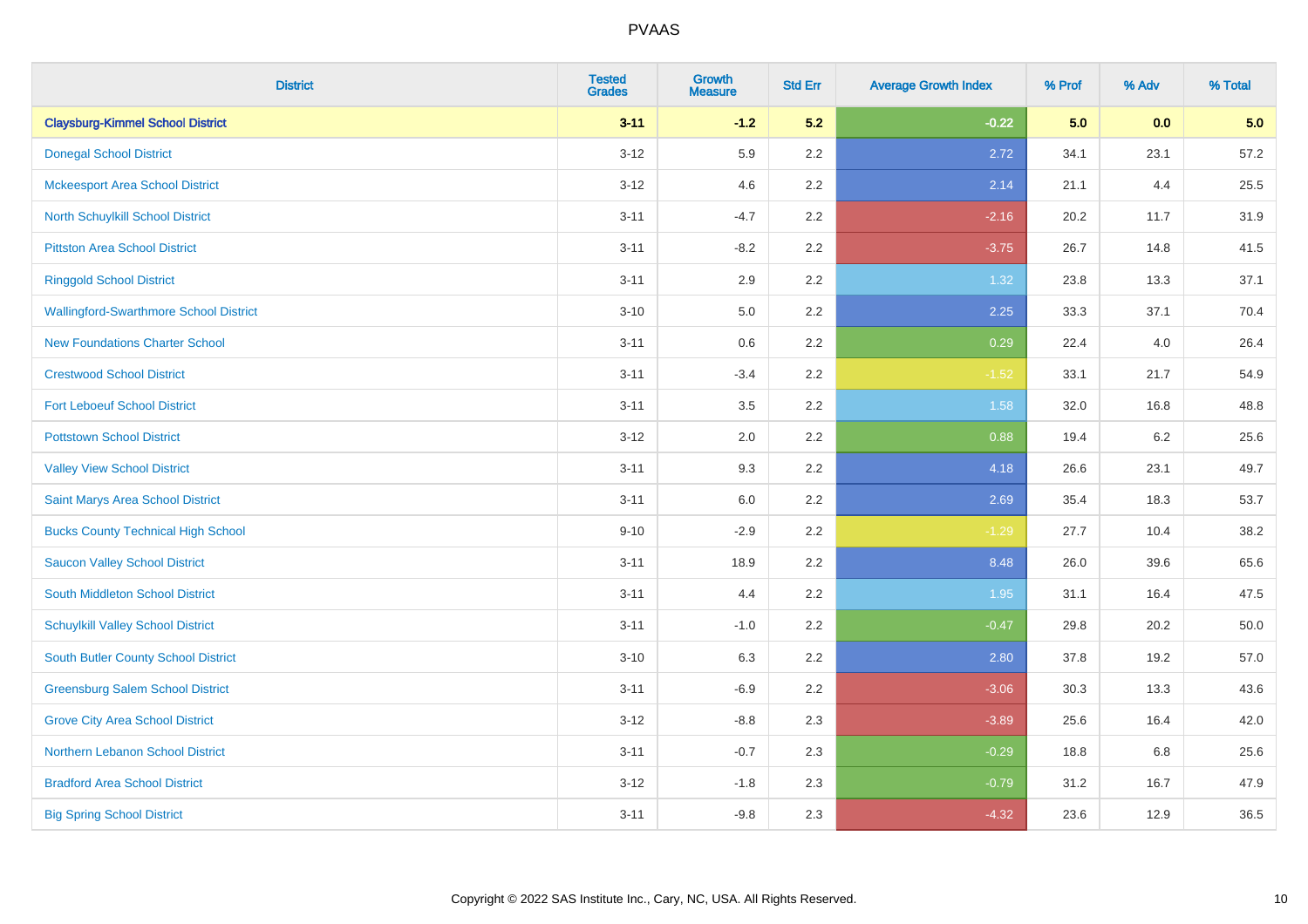| <b>District</b>                             | <b>Tested</b><br><b>Grades</b> | <b>Growth</b><br><b>Measure</b> | <b>Std Err</b> | <b>Average Growth Index</b> | % Prof | % Adv   | % Total |
|---------------------------------------------|--------------------------------|---------------------------------|----------------|-----------------------------|--------|---------|---------|
| <b>Claysburg-Kimmel School District</b>     | $3 - 11$                       | $-1.2$                          | 5.2            | $-0.22$                     | 5.0    | 0.0     | 5.0     |
| <b>Central Cambria School District</b>      | $3 - 11$                       | $-12.7$                         | 2.3            | $-5.61$                     | 19.4   | 7.4     | 26.9    |
| <b>Corry Area School District</b>           | $3 - 11$                       | $-6.8$                          | 2.3            | $-3.01$                     | 24.0   | $8.8\,$ | 32.8    |
| <b>New Castle Area School District</b>      | $3 - 12$                       | $-13.6$                         | 2.3            | $-5.99$                     | 17.6   | 2.0     | 19.5    |
| <b>Tyrone Area School District</b>          | $3 - 12$                       | 29.2                            | 2.3            | 12.86                       | 36.6   | 29.1    | 65.7    |
| <b>Mount Pleasant Area School District</b>  | $3 - 11$                       | $-5.4$                          | 2.3            | $-2.37$                     | 33.3   | 8.7     | 42.0    |
| <b>Keystone Oaks School District</b>        | $3 - 11$                       | $-7.2$                          | 2.3            | $-3.14$                     | 30.0   | 11.1    | 41.0    |
| <b>Belle Vernon Area School District</b>    | $3 - 11$                       | 11.1                            | 2.3            | 4.88                        | 31.6   | 25.4    | 57.1    |
| <b>Central Columbia School District</b>     | $3 - 12$                       | 0.3                             | 2.3            | 0.12                        | 25.4   | 37.6    | 63.0    |
| <b>Eastern York School District</b>         | $3 - 11$                       | $-6.2$                          | 2.3            | $-2.70$                     | 27.8   | 18.5    | 46.4    |
| <b>Laurel Highlands School District</b>     | $3 - 11$                       | $-3.8$                          | 2.3            | $-1.63$                     | 20.9   | 14.6    | 35.4    |
| <b>Marple Newtown School District</b>       | $3 - 11$                       | 20.6                            | 2.3            | 8.95                        | 31.1   | 42.7    | 73.8    |
| <b>West Perry School District</b>           | $3 - 11$                       | 11.0                            | 2.3            | 4.76                        | 26.9   | 20.5    | 47.4    |
| <b>Harbor Creek School District</b>         | $3 - 11$                       | 13.4                            | 2.3            | 5.80                        | 34.5   | 40.7    | 75.2    |
| <b>Albert Gallatin Area School District</b> | $3 - 11$                       | $-1.7$                          | 2.3            | $-0.72$                     | 31.9   | 20.7    | 52.7    |
| <b>Avonworth School District</b>            | $3 - 10$                       | $-6.2$                          | 2.3            | $-2.68$                     | 35.9   | 14.1    | 50.0    |
| <b>Dauphin County Technical School</b>      | $9 - 11$                       | $-3.9$                          | 2.3            | $-1.67$                     | 18.3   | 11.1    | 29.3    |
| <b>Blackhawk School District</b>            | $3 - 11$                       | 2.0                             | 2.3            | 0.87                        | 34.6   | 20.7    | 55.3    |
| <b>Wyoming Valley West School District</b>  | $3 - 11$                       | $-5.5$                          | 2.3            | $-2.38$                     | 22.2   | 9.2     | 31.4    |
| <b>Mount Carmel Area School District</b>    | $3 - 11$                       | $-7.9$                          | 2.3            | $-3.38$                     | 18.2   | 4.4     | 22.6    |
| <b>Highlands School District</b>            | $3 - 11$                       | $-1.3$                          | 2.3            | $-0.55$                     | 32.6   | 10.5    | 43.0    |
| <b>Sharon City School District</b>          | $3 - 11$                       | $-6.5$                          | 2.3            | $-2.79$                     | 13.1   | 5.0     | 18.1    |
| <b>Athens Area School District</b>          | $3 - 11$                       | 2.6                             | 2.3            | 1.11                        | 34.9   | 12.3    | 47.3    |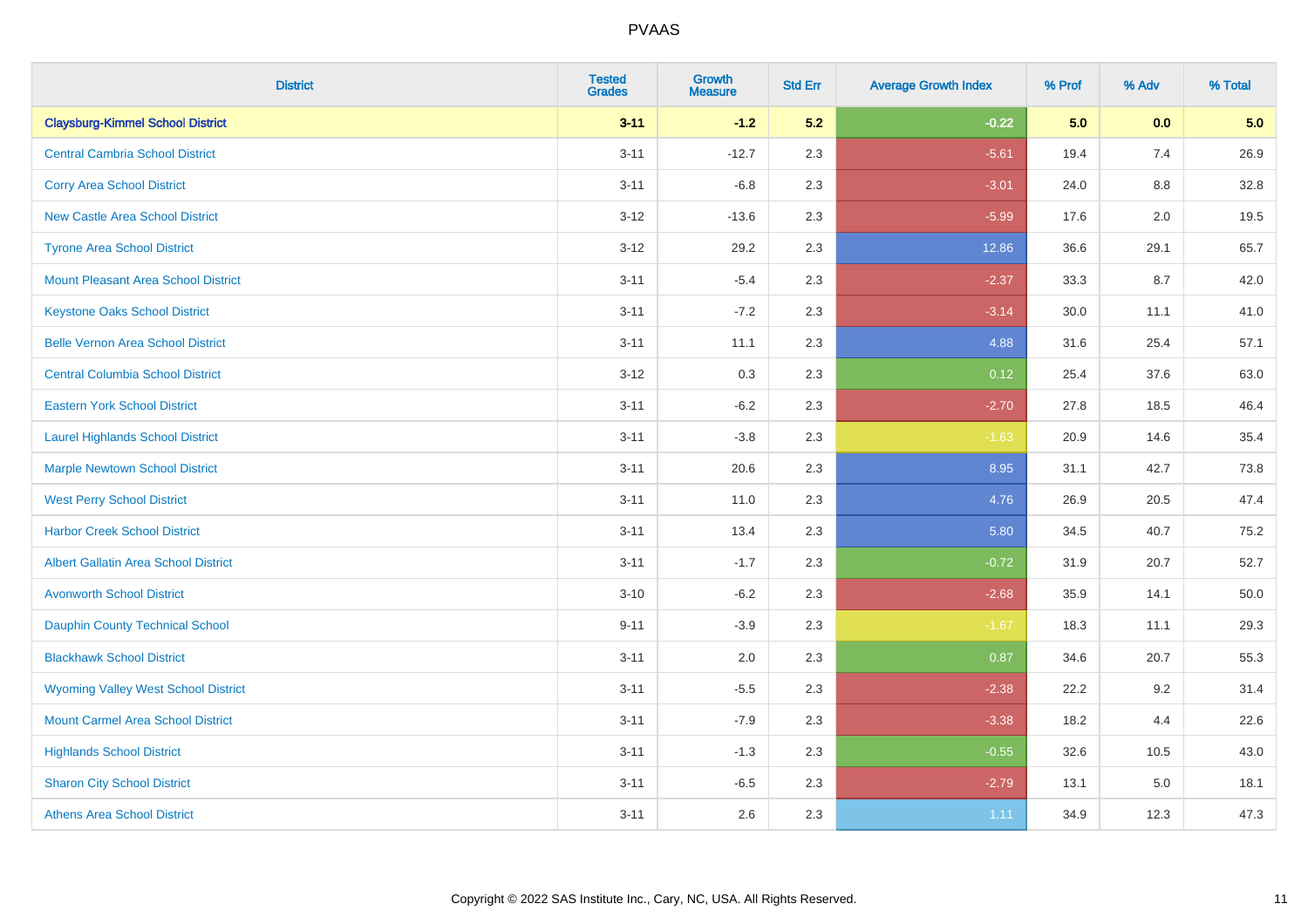| <b>District</b>                          | <b>Tested</b><br><b>Grades</b> | <b>Growth</b><br><b>Measure</b> | <b>Std Err</b> | <b>Average Growth Index</b> | % Prof | % Adv   | % Total  |
|------------------------------------------|--------------------------------|---------------------------------|----------------|-----------------------------|--------|---------|----------|
| <b>Claysburg-Kimmel School District</b>  | $3 - 11$                       | $-1.2$                          | 5.2            | $-0.22$                     | 5.0    | 0.0     | 5.0      |
| <b>Wilson Area School District</b>       | $3 - 11$                       | $-0.3$                          | 2.4            | $-0.12$                     | 35.4   | 14.6    | $50.0\,$ |
| <b>Lehighton Area School District</b>    | $3 - 11$                       | 11.4                            | 2.4            | 4.84                        | 30.5   | 24.9    | 55.3     |
| Plum Borough School District             | $3 - 11$                       | $-9.4$                          | 2.4            | $-3.98$                     | 32.9   | 27.4    | 60.4     |
| <b>Tamaqua Area School District</b>      | $3 - 12$                       | 6.5                             | 2.4            | 2.72                        | 34.3   | 17.5    | 51.8     |
| <b>Lewisburg Area School District</b>    | $3 - 11$                       | 1.7                             | 2.4            | 0.72                        | 35.9   | 35.9    | 71.8     |
| <b>Greater Johnstown School District</b> | $3 - 11$                       | $-3.5$                          | 2.4            | $-1.45$                     | 10.3   | 1.3     | 11.5     |
| <b>Somerset Area School District</b>     | $3 - 11$                       | $-7.6$                          | 2.4            | $-3.17$                     | 21.0   | 14.5    | 35.5     |
| <b>Middletown Area School District</b>   | $3 - 11$                       | $-3.4$                          | 2.4            | $-1.44$                     | 34.3   | 15.2    | 49.4     |
| <b>Bedford Area School District</b>      | $3 - 11$                       | 6.4                             | 2.4            | 2.68                        | 31.0   | 20.6    | 51.6     |
| Hamburg Area School District             | $3 - 11$                       | 0.6                             | 2.4            | 0.25                        | 28.0   | 15.5    | 43.6     |
| <b>City CHS</b>                          | $10 - 11$                      | $-5.6$                          | 2.4            | $-2.34$                     | 15.9   | 1.5     | 17.4     |
| <b>Bermudian Springs School District</b> | $3 - 11$                       | 2.5                             | 2.4            | $1.05$                      | 31.8   | 23.5    | 55.3     |
| <b>Wilkes-Barre Area School District</b> | $3 - 11$                       | $-12.4$                         | 2.4            | $-5.18$                     | 14.2   | 3.7     | 17.9     |
| <b>Fairview School District</b>          | $3 - 11$                       | 8.3                             | 2.4            | 3.43                        | 41.9   | 34.9    | 76.7     |
| Penn Hills School District               | $3 - 11$                       | 0.0                             | 2.4            | 0.02                        | 18.4   | 7.1     | 25.6     |
| Penn Cambria School District             | $3 - 11$                       | $-4.5$                          | 2.4            | $-1.86$                     | 27.3   | 15.8    | 43.2     |
| <b>Spring Cove School District</b>       | $3 - 11$                       | 9.1                             | 2.4            | 3.77                        | 31.8   | 25.4    | 57.1     |
| Jim Thorpe Area School District          | $3 - 11$                       | $-10.9$                         | 2.4            | $-4.48$                     | 19.5   | $6.0\,$ | 25.5     |
| <b>Agora Cyber Charter School</b>        | $3 - 11$                       | 14.6                            | 2.4            | 6.03                        | 24.7   | 19.5    | 44.2     |
| <b>General Mclane School District</b>    | $3 - 11$                       | $-10.7$                         | 2.4            | $-4.40$                     | 34.0   | 15.6    | 49.6     |
| <b>Shikellamy School District</b>        | $3 - 10$                       | $-8.3$                          | 2.4            | $-3.42$                     | 20.8   | 18.5    | 39.2     |
| Oil City Area School District            | $3 - 11$                       | 8.6                             | 2.4            | 3.56                        | 29.1   | 13.1    | 42.2     |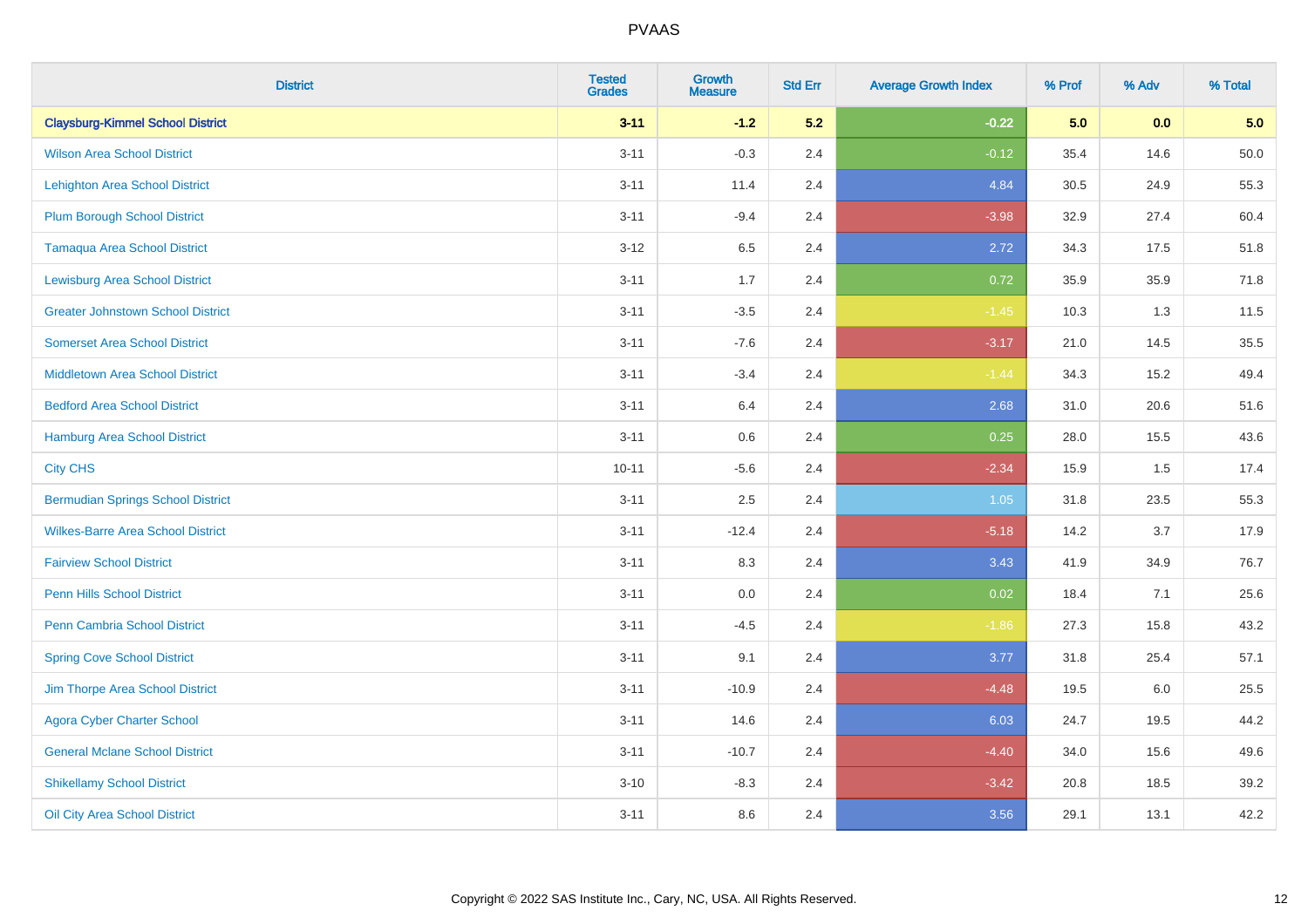| <b>District</b>                                | <b>Tested</b><br><b>Grades</b> | <b>Growth</b><br><b>Measure</b> | <b>Std Err</b> | <b>Average Growth Index</b> | % Prof | % Adv | % Total |
|------------------------------------------------|--------------------------------|---------------------------------|----------------|-----------------------------|--------|-------|---------|
| <b>Claysburg-Kimmel School District</b>        | $3 - 11$                       | $-1.2$                          | 5.2            | $-0.22$                     | 5.0    | 0.0   | 5.0     |
| <b>Littlestown Area School District</b>        | $3 - 11$                       | 28.7                            | 2.4            | 11.83                       | 38.4   | 29.3  | 67.7    |
| <b>Berwick Area School District</b>            | $3 - 11$                       | $-6.9$                          | 2.4            | $-2.84$                     | 22.3   | 11.5  | 33.8    |
| <b>Tredyffrin-Easttown School District</b>     | $3 - 10$                       | 8.7                             | 2.4            | 3.57                        | 35.2   | 35.8  | 71.0    |
| <b>Annville-Cleona School District</b>         | $3 - 12$                       | 1.1                             | 2.4            | 0.45                        | 34.8   | 13.6  | 48.5    |
| <b>Oley Valley School District</b>             | $3 - 11$                       | 1.4                             | 2.4            | 0.56                        | 37.4   | 23.9  | 61.4    |
| <b>Shamokin Area School District</b>           | $3 - 11$                       | $-2.6$                          | 2.5            | $-1.06$                     | 19.6   | 9.8   | 29.3    |
| <b>Slippery Rock Area School District</b>      | $3 - 11$                       | $-3.8$                          | 2.5            | $-1.56$                     | 30.8   | 21.9  | 52.7    |
| <b>Elizabeth Forward School District</b>       | $3 - 11$                       | $-5.5$                          | 2.5            | $-2.25$                     | 32.2   | 12.8  | 45.0    |
| <b>Wayne Highlands School District</b>         | $3 - 11$                       | 22.5                            | 2.5            | 9.16                        | 33.8   | 40.4  | 74.2    |
| <b>MaST Community Charter School</b>           | $3 - 10$                       | $-0.9$                          | 2.5            | $-0.34$                     | 25.0   | 21.6  | 46.6    |
| <b>Universal Audenried Charter School</b>      | $9 - 11$                       | $-3.8$                          | 2.5            | $-1.53$                     | 3.0    | 0.5   | 3.5     |
| Lehigh Valley Charter High School For The Arts | $9 - 10$                       | $-11.8$                         | 2.5            | $-4.76$                     | 28.9   | 5.7   | 34.6    |
| <b>Deer Lakes School District</b>              | $3 - 11$                       | $-10.0$                         | 2.5            | $-4.02$                     | 27.7   | 9.9   | 37.6    |
| <b>Quaker Valley School District</b>           | $3 - 11$                       | 12.2                            | 2.5            | 4.90                        | 39.5   | 26.4  | 65.9    |
| <b>Wyoming Area School District</b>            | $3 - 10$                       | $-5.5$                          | 2.5            | $-2.21$                     | 32.0   | 9.6   | 41.6    |
| <b>Scranton School District</b>                | $3 - 12$                       | $-10.1$                         | 2.5            | $-4.04$                     | 20.0   | 7.7   | 27.7    |
| <b>West Mifflin Area School District</b>       | $3 - 12$                       | $-11.9$                         | 2.5            | $-4.77$                     | 15.9   | 4.0   | 19.9    |
| <b>Milton Area School District</b>             | $3 - 11$                       | $-10.1$                         | 2.5            | $-4.04$                     | 23.0   | 11.3  | 34.2    |
| <b>Tech Freire Charter School</b>              | $9 - 11$                       | 0.7                             | 2.5            | 0.27                        | 3.6    | 0.0   | 3.6     |
| <b>Upper Adams School District</b>             | $3 - 11$                       | 0.9                             | 2.5            | 0.37                        | 33.0   | 17.0  | 50.0    |
| <b>Hermitage School District</b>               | $3-12$                         | 14.0                            | 2.5            | 5.59                        | 34.0   | 27.0  | 61.0    |
| <b>Titusville Area School District</b>         | $3 - 11$                       | $-5.0$                          | 2.5            | $-1.98$                     | 26.5   | 6.8   | 33.3    |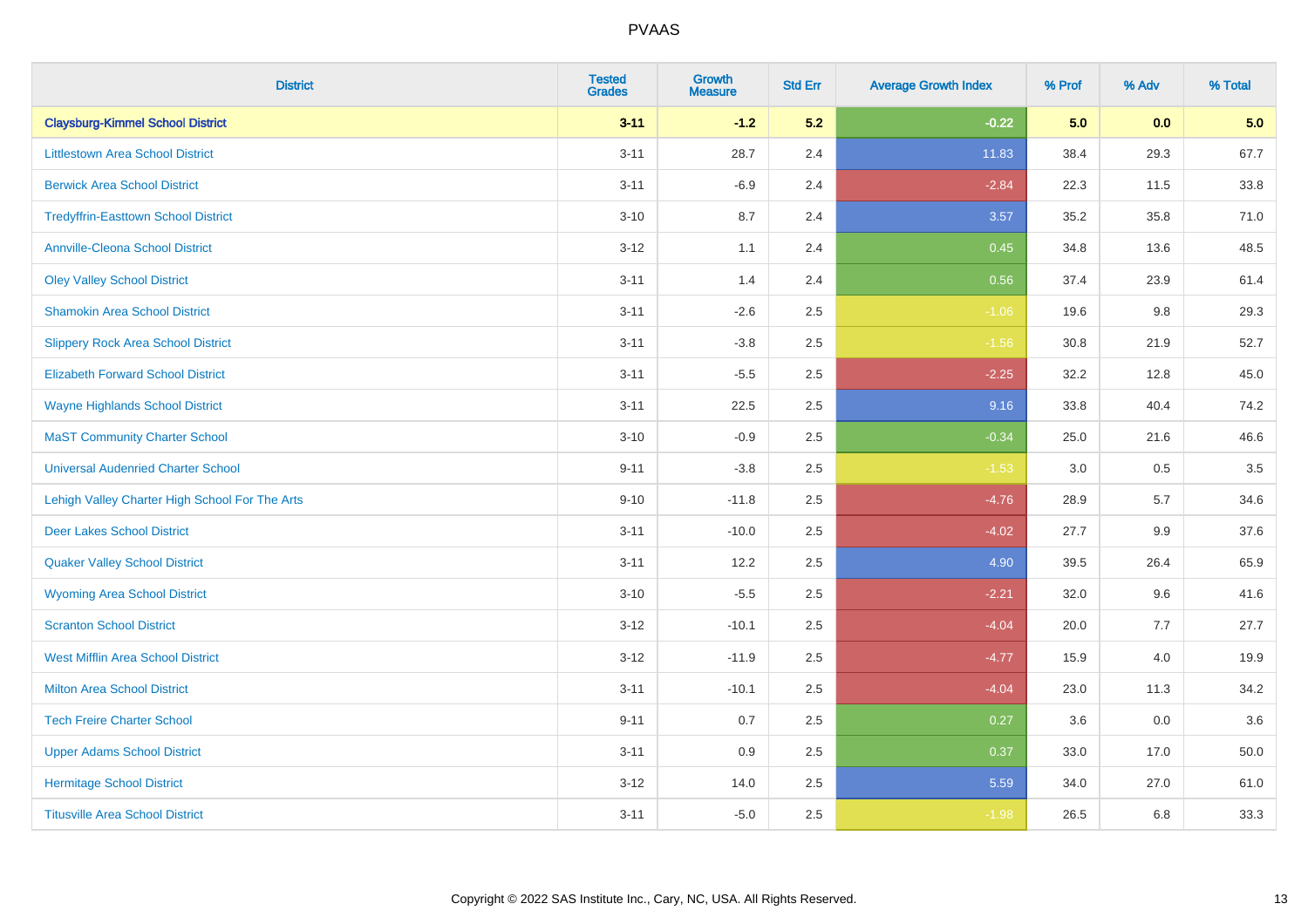| <b>District</b>                                                       | <b>Tested</b><br><b>Grades</b> | <b>Growth</b><br><b>Measure</b> | <b>Std Err</b> | <b>Average Growth Index</b> | % Prof | % Adv | % Total |
|-----------------------------------------------------------------------|--------------------------------|---------------------------------|----------------|-----------------------------|--------|-------|---------|
| <b>Claysburg-Kimmel School District</b>                               | $3 - 11$                       | $-1.2$                          | 5.2            | $-0.22$                     | 5.0    | 0.0   | 5.0     |
| Pen Argyl Area School District                                        | $3 - 12$                       | 12.8                            | 2.5            | 5.10                        | 28.5   | 23.8  | 52.3    |
| Northern Lehigh School District                                       | $3 - 12$                       | 6.1                             | 2.5            | 2.42                        | 21.4   | 18.0  | 39.3    |
| <b>Central Greene School District</b>                                 | $3 - 11$                       | $-0.4$                          | 2.5            | $-0.15$                     | 27.8   | 14.8  | 42.6    |
| <b>Bald Eagle Area School District</b>                                | $3 - 11$                       | 7.6                             | 2.5            | 3.00                        | 31.6   | 15.6  | 47.3    |
| <b>Jersey Shore Area School District</b>                              | $3 - 11$                       | 0.7                             | 2.5            | 0.27                        | 39.3   | 13.6  | 52.9    |
| <b>Forest Hills School District</b>                                   | $3 - 11$                       | 1.8                             | 2.5            | 0.71                        | 28.8   | 10.3  | 39.1    |
| Preparatory Charter School Of Mathematics, Science, Tech, And Careers | $9 - 10$                       | $-5.1$                          | 2.5            | $-2.03$                     | 6.3    | 1.4   | 7.7     |
| Ambridge Area School District                                         | $3 - 12$                       | $-19.4$                         | 2.5            | $-7.64$                     | 23.2   | 5.6   | 28.9    |
| <b>Beaver Area School District</b>                                    | $3 - 10$                       | $-3.0$                          | 2.5            | $-1.16$                     | 25.8   | 27.8  | 53.6    |
| <b>Woodland Hills School District</b>                                 | $3 - 12$                       | $-4.2$                          | 2.5            | $-1.66$                     | 10.1   | 1.4   | 11.5    |
| <b>Innovative Arts Academy Charter School</b>                         | $6 - 11$                       | $-7.2$                          | 2.5            | $-2.83$                     | 2.0    | 0.0   | 2.0     |
| <b>South Park School District</b>                                     | $3 - 11$                       | $-8.8$                          | 2.5            | $-3.46$                     | 28.1   | 17.0  | 45.2    |
| <b>Brandywine Heights Area School District</b>                        | $3 - 11$                       | 5.8                             | 2.6            | 2.27                        | 27.7   | 28.6  | 56.2    |
| <b>Conneaut School District</b>                                       | $3 - 12$                       | $-2.3$                          | 2.6            | $-0.91$                     | 27.4   | 9.7   | 37.1    |
| <b>Midd-West School District</b>                                      | $3 - 11$                       | 3.6                             | 2.6            | 1.42                        | 28.6   | 25.0  | 53.6    |
| Huntingdon Area School District                                       | $3 - 11$                       | 5.8                             | 2.6            | 2.28                        | 27.8   | 17.4  | 45.2    |
| <b>Danville Area School District</b>                                  | $3 - 11$                       | 18.4                            | 2.6            | 7.19                        | 32.0   | 46.1  | 78.1    |
| Perseus House Charter School Of Excellence                            | $6 - 11$                       | $-6.4$                          | 2.6            | $-2.50$                     | 0.9    | 0.0   | 0.9     |
| Northern Tioga School District                                        | $3 - 12$                       | 6.8                             | 2.6            | 2.64                        | 25.0   | 16.9  | 41.9    |
| <b>Girard School District</b>                                         | $3 - 11$                       | $-12.3$                         | 2.6            | $-4.76$                     | 29.7   | 18.9  | 48.6    |
| Philadelphia Electrical & Tech Charter High School                    | $10 - 10$                      | 1.2                             | 2.6            | 0.45                        | 0.9    | 0.0   | 0.9     |
| <b>Central Valley School District</b>                                 | $3 - 10$                       | 4.7                             | 2.6            | 1.83                        | 37.8   | 18.5  | 56.3    |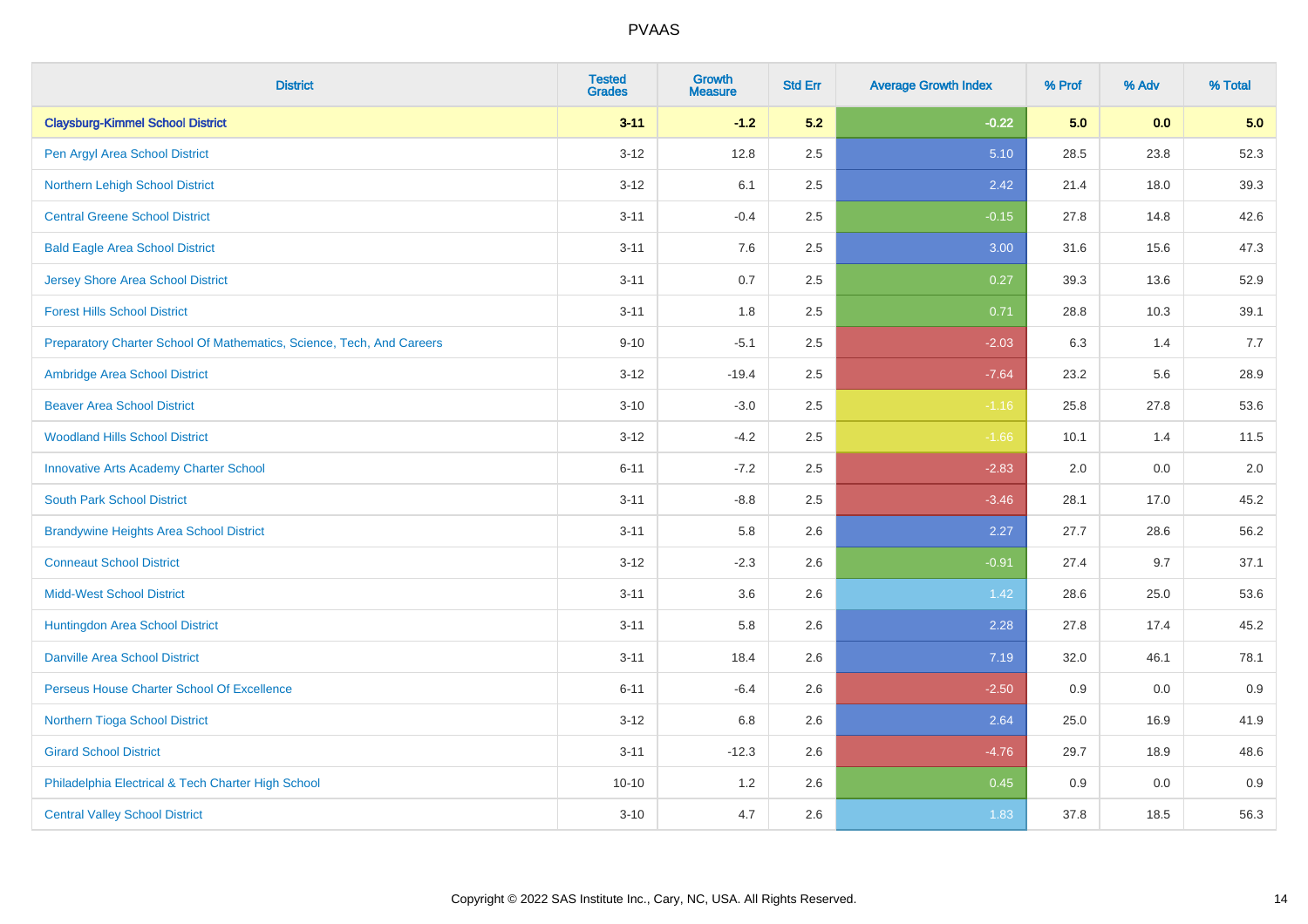| <b>District</b>                                  | <b>Tested</b><br><b>Grades</b> | <b>Growth</b><br><b>Measure</b> | <b>Std Err</b> | <b>Average Growth Index</b> | % Prof | % Adv | % Total |
|--------------------------------------------------|--------------------------------|---------------------------------|----------------|-----------------------------|--------|-------|---------|
| <b>Claysburg-Kimmel School District</b>          | $3 - 11$                       | $-1.2$                          | 5.2            | $-0.22$                     | 5.0    | 0.0   | 5.0     |
| <b>Susquenita School District</b>                | $3 - 11$                       | $-5.9$                          | 2.6            | $-2.28$                     | 30.6   | 13.9  | 44.4    |
| <b>Collegium Charter School</b>                  | $3 - 10$                       | 21.2                            | 2.6            | 8.18                        | 25.4   | 16.4  | 41.8    |
| <b>Western Wayne School District</b>             | $3 - 11$                       | 3.6                             | 2.6            | 1.39                        | 30.8   | 16.2  | 47.0    |
| <b>Wyomissing Area School District</b>           | $3-12$                         | $-2.4$                          | 2.6            | $-0.92$                     | 25.6   | 28.1  | 53.7    |
| <b>Franklin Area School District</b>             | $3 - 11$                       | $-3.7$                          | 2.6            | $-1.43$                     | 30.5   | 5.9   | 36.4    |
| Community Academy Of Philadelphia Charter School | $3 - 11$                       | 0.1                             | 2.6            | 0.06                        | 9.7    | 2.6   | 12.4    |
| <b>Derry Area School District</b>                | $3 - 11$                       | $-11.8$                         | 2.6            | $-4.53$                     | 34.8   | 6.1   | 40.9    |
| <b>Greater Nanticoke Area School District</b>    | $3-12$                         | $-6.8$                          | 2.6            | $-2.58$                     | 15.2   | 8.9   | 24.1    |
| <b>Chester-Upland School District</b>            | $3 - 11$                       | $-3.6$                          | 2.6            | $-1.38$                     | 1.6    | 0.0   | 1.6     |
| <b>Hopewell Area School District</b>             | $3 - 11$                       | 0.8                             | 2.6            | 0.31                        | 34.5   | 12.4  | 46.9    |
| <b>Richland School District</b>                  | $3 - 11$                       | $-6.9$                          | 2.6            | $-2.63$                     | 40.1   | 20.9  | 61.0    |
| Penns Valley Area School District                | $3 - 12$                       | 14.1                            | 2.6            | 5.33                        | 29.6   | 23.3  | 52.9    |
| <b>Montoursville Area School District</b>        | $3 - 12$                       | $-8.4$                          | 2.6            | $-3.17$                     | 38.8   | 18.2  | 57.0    |
| Karns City Area School District                  | $3 - 11$                       | $-7.2$                          | 2.6            | $-2.71$                     | 26.4   | 20.8  | 47.2    |
| <b>Towanda Area School District</b>              | $3 - 11$                       | $-4.0$                          | 2.6            | $-1.52$                     | 24.8   | 9.9   | 34.8    |
| <b>Neshannock Township School District</b>       | $3 - 10$                       | $-12.5$                         | 2.7            | $-4.73$                     | 29.0   | 13.0  | 42.0    |
| Susquehanna Township School District             | $3-12$                         | 3.9                             | 2.7            | 1.45                        | 19.0   | 13.1  | 32.0    |
| Boys Latin Of Philadelphia Charter School        | $6 - 12$                       | $-8.0$                          | 2.7            | $-3.02$                     | 1.4    | 0.0   | 1.4     |
| <b>Riverside School District</b>                 | $3 - 11$                       | $-6.2$                          | 2.7            | $-2.33$                     | 20.8   | 17.0  | 37.7    |
| <b>Palmerton Area School District</b>            | $3 - 11$                       | $-0.9$                          | 2.7            | $-0.34$                     | 34.3   | 14.3  | 48.6    |
| <b>Loyalsock Township School District</b>        | $3-12$                         | 26.7                            | 2.7            | 9.92                        | 36.8   | 35.1  | 71.9    |
| <b>Schuylkill Haven Area School District</b>     | $3 - 11$                       | $-5.3$                          | 2.7            | $-1.96$                     | 22.2   | 11.6  | 33.8    |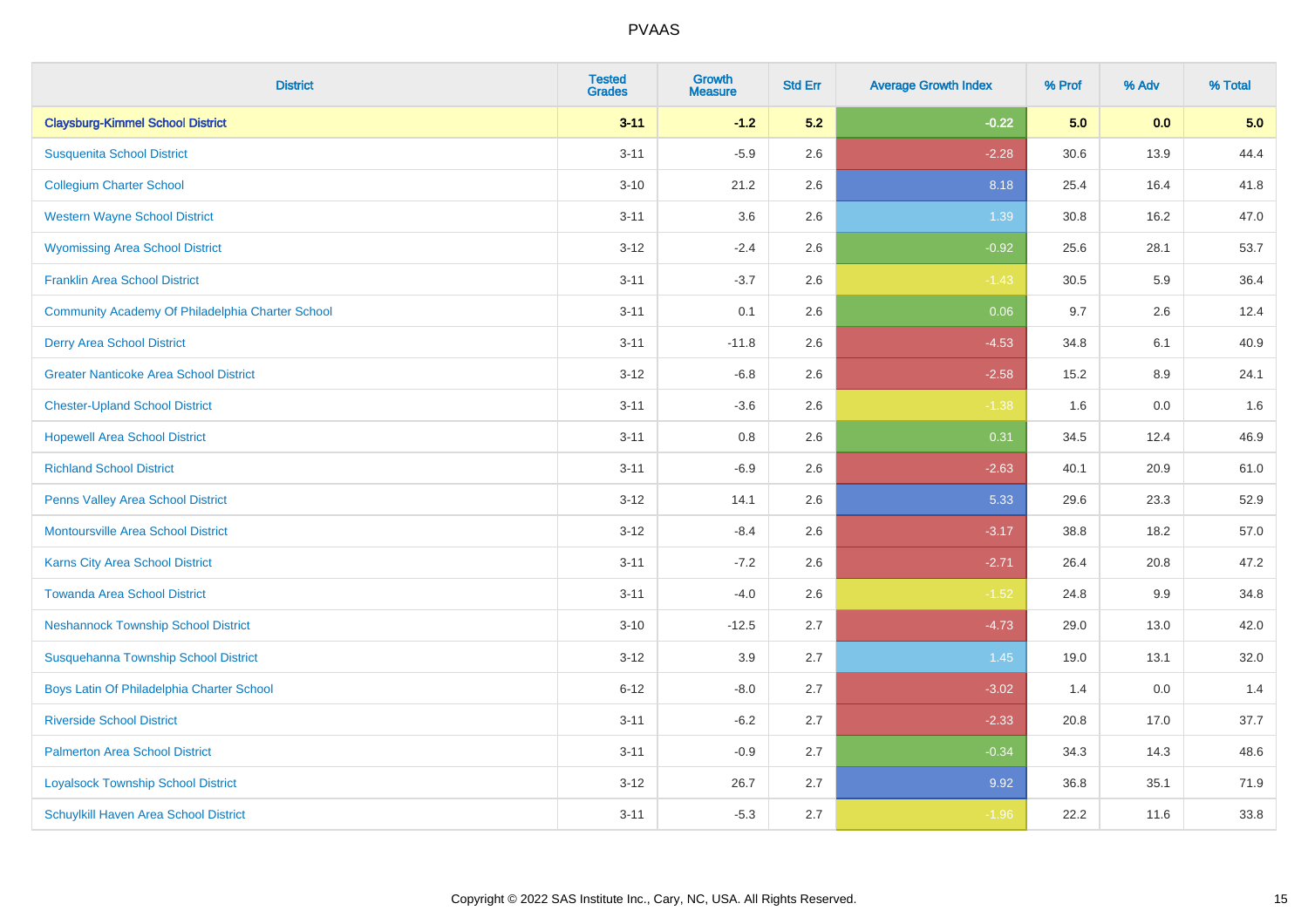| <b>District</b>                                    | <b>Tested</b><br><b>Grades</b> | <b>Growth</b><br><b>Measure</b> | <b>Std Err</b> | <b>Average Growth Index</b> | % Prof | % Adv   | % Total |
|----------------------------------------------------|--------------------------------|---------------------------------|----------------|-----------------------------|--------|---------|---------|
| <b>Claysburg-Kimmel School District</b>            | $3 - 11$                       | $-1.2$                          | 5.2            | $-0.22$                     | 5.0    | 0.0     | 5.0     |
| <b>Dunmore School District</b>                     | $3 - 11$                       | $-12.2$                         | 2.7            | $-4.51$                     | 15.0   | 5.3     | 20.4    |
| <b>Riverside Beaver County School District</b>     | $3 - 11$                       | $-5.5$                          | 2.7            | $-2.03$                     | 35.8   | 23.2    | 59.0    |
| <b>Punxsutawney Area School District</b>           | $3 - 11$                       | 15.8                            | 2.7            | 5.83                        | 18.6   | 29.0    | 47.6    |
| <b>Mid Valley School District</b>                  | $3 - 10$                       | $-11.1$                         | 2.7            | $-4.07$                     | 28.3   | 8.1     | 36.4    |
| <b>North East School District</b>                  | $3 - 11$                       | $-5.3$                          | 2.7            | $-1.97$                     | 31.7   | 24.8    | 56.4    |
| <b>Yough School District</b>                       | $3 - 10$                       | $-6.2$                          | 2.7            | $-2.27$                     | 28.9   | 8.8     | 37.7    |
| <b>Warrior Run School District</b>                 | $3 - 11$                       | 10.5                            | 2.7            | 3.86                        | 34.1   | 16.8    | 50.9    |
| Philadelphia Academy Charter School                | $3 - 11$                       | $-14.7$                         | 2.7            | $-5.42$                     | 21.6   | 3.9     | 25.5    |
| <b>West York Area School District</b>              | $3 - 12$                       | $-9.8$                          | 2.7            | $-3.57$                     | 21.9   | 10.9    | 32.8    |
| <b>Lincoln Park Performing Arts Charter School</b> | $7 - 11$                       | $-14.9$                         | 2.7            | $-5.45$                     | 39.3   | 8.9     | 48.2    |
| <b>Charleroi School District</b>                   | $3 - 11$                       | $-4.3$                          | 2.7            | $-1.55$                     | 22.2   | 15.9    | 38.1    |
| <b>Hanover Public School District</b>              | $3 - 11$                       | $-12.4$                         | 2.7            | $-4.50$                     | 22.7   | $6.2\,$ | 28.9    |
| <b>Wattsburg Area School District</b>              | $3 - 11$                       | 1.0                             | 2.7            | 0.36                        | 20.4   | 12.4    | 32.7    |
| <b>Lakeland School District</b>                    | $3 - 11$                       | 13.3                            | 2.8            | 4.80                        | 22.2   | 21.2    | 43.4    |
| <b>Montrose Area School District</b>               | $3 - 10$                       | 12.3                            | 2.8            | 4.41                        | 37.8   | 28.9    | 66.7    |
| Lake-Lehman School District                        | $3 - 11$                       | 14.9                            | 2.8            | 5.34                        | 25.8   | 22.5    | 48.3    |
| <b>Mohawk Area School District</b>                 | $3 - 11$                       | $-10.5$                         | 2.8            | $-3.75$                     | 35.1   | 10.6    | 45.7    |
| <b>Kutztown Area School District</b>               | $3 - 12$                       | 9.3                             | 2.8            | 3.34                        | 38.5   | 14.6    | 53.2    |
| <b>Columbia-Montour AVTS</b>                       | $9 - 10$                       | $-7.1$                          | 2.8            | $-2.52$                     | 19.5   | 3.2     | 22.7    |
| <b>Blairsville-Saltsburg School District</b>       | $3 - 11$                       | $-7.5$                          | 2.8            | $-2.67$                     | 20.1   | 8.2     | 28.3    |
| Mastery Charter School - Shoemaker Campus          | $7 - 10$                       | $-2.3$                          | 2.8            | $-0.81$                     | 10.1   | 3.7     | 13.8    |
| <b>Iroquois School District</b>                    | $3 - 11$                       | 13.6                            | 2.8            | 4.83                        | 33.3   | 16.0    | 49.4    |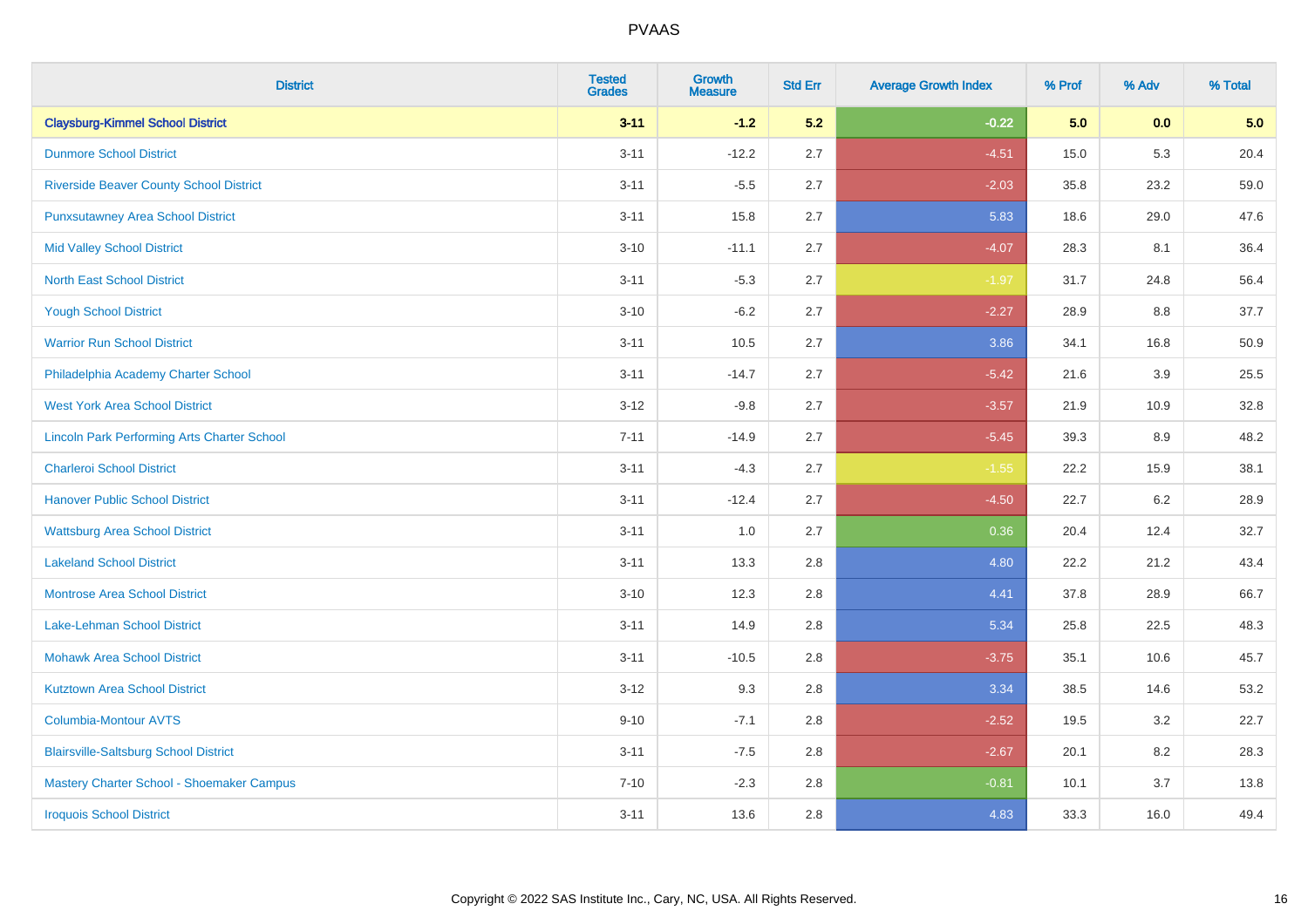| <b>District</b>                              | <b>Tested</b><br><b>Grades</b> | <b>Growth</b><br><b>Measure</b> | <b>Std Err</b> | <b>Average Growth Index</b> | % Prof | % Adv   | % Total |
|----------------------------------------------|--------------------------------|---------------------------------|----------------|-----------------------------|--------|---------|---------|
| <b>Claysburg-Kimmel School District</b>      | $3 - 11$                       | $-1.2$                          | 5.2            | $-0.22$                     | 5.0    | 0.0     | 5.0     |
| Southern Tioga School District               | $3 - 11$                       | $-0.1$                          | 2.8            | $-0.03$                     | 26.3   | 10.3    | 36.6    |
| Catasauqua Area School District              | $3 - 12$                       | $-7.3$                          | 2.8            | $-2.58$                     | 27.1   | 11.2    | 38.3    |
| <b>Bellwood-Antis School District</b>        | $3 - 10$                       | 3.5                             | 2.8            | 1.24                        | 40.9   | 19.4    | 60.2    |
| <b>Mount Union Area School District</b>      | $3 - 10$                       | $-2.5$                          | 2.8            | $-0.89$                     | 19.8   | 5.8     | 25.6    |
| <b>Westmont Hilltop School District</b>      | $3 - 11$                       | $-1.0$                          | 2.8            | $-0.36$                     | 33.3   | 14.7    | 48.0    |
| <b>Big Beaver Falls Area School District</b> | $3 - 11$                       | $-17.9$                         | 2.8            | $-6.27$                     | 9.4    | 2.8     | 12.2    |
| <b>Elk Lake School District</b>              | $3 - 11$                       | $-6.1$                          | 2.9            | $-2.12$                     | 26.3   | 11.6    | 37.9    |
| <b>Kane Area School District</b>             | $3 - 10$                       | 8.8                             | 2.9            | 3.07                        | 31.4   | 19.8    | 51.2    |
| <b>Marion Center Area School District</b>    | $3 - 10$                       | 0.8                             | 2.9            | 0.27                        | 23.3   | 11.1    | 34.4    |
| <b>Canton Area School District</b>           | $3 - 11$                       | 8.4                             | 2.9            | 2.92                        | 13.8   | 23.0    | 36.8    |
| <b>Palisades School District</b>             | $3 - 11$                       | 7.7                             | 2.9            | 2.66                        | 27.8   | 20.3    | 48.1    |
| <b>Moniteau School District</b>              | $3 - 11$                       | $-11.8$                         | 2.9            | $-4.07$                     | 22.6   | $5.0\,$ | 27.6    |
| <b>Chestnut Ridge School District</b>        | $3 - 12$                       | $4.0\,$                         | 2.9            | 1.38                        | 33.2   | 11.0    | 44.2    |
| <b>Cambria Heights School District</b>       | $3 - 10$                       | $-6.2$                          | 2.9            | $-2.11$                     | 25.0   | 13.0    | 38.0    |
| <b>Washington School District</b>            | $3 - 11$                       | $-15.9$                         | 2.9            | $-5.44$                     | 12.9   | 1.7     | 14.7    |
| <b>Bristol Borough School District</b>       | $3-12$                         | $-5.9$                          | 2.9            | $-2.00$                     | 27.8   | 3.3     | 31.1    |
| New Hope-Solebury School District            | $3 - 11$                       | 28.8                            | 2.9            | 9.77                        | 31.6   | 50.0    | 81.6    |
| Camp Hill School District                    | $3 - 12$                       | 20.7                            | 2.9            | 7.00                        | 32.3   | 41.4    | 73.7    |
| <b>Apollo-Ridge School District</b>          | $3 - 12$                       | 9.5                             | 3.0            | 3.23                        | 34.0   | 9.4     | 43.4    |
| <b>Greenville Area School District</b>       | $3 - 11$                       | $-13.2$                         | 3.0            | $-4.45$                     | 32.1   | 4.6     | 36.7    |
| Philipsburg-Osceola Area School District     | $3 - 11$                       | 4.1                             | 3.0            | 1.37                        | 22.5   | 16.2    | 38.8    |
| <b>Mcguffey School District</b>              | $3 - 11$                       | $-12.1$                         | 3.0            | $-4.06$                     | 12.8   | 5.9     | 18.6    |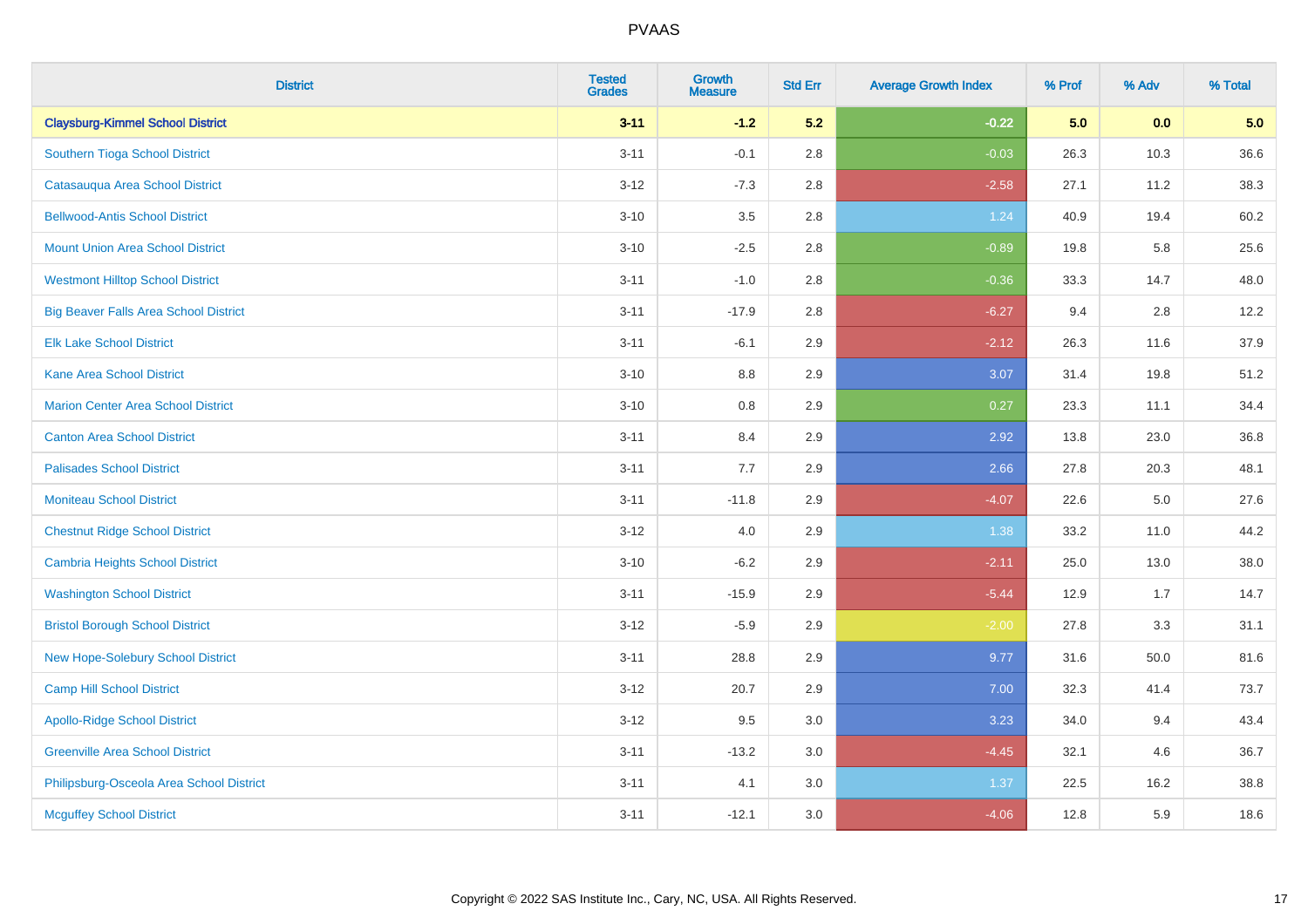| <b>District</b>                                   | <b>Tested</b><br><b>Grades</b> | <b>Growth</b><br><b>Measure</b> | <b>Std Err</b> | <b>Average Growth Index</b> | % Prof | % Adv | % Total |
|---------------------------------------------------|--------------------------------|---------------------------------|----------------|-----------------------------|--------|-------|---------|
| <b>Claysburg-Kimmel School District</b>           | $3 - 11$                       | $-1.2$                          | 5.2            | $-0.22$                     | 5.0    | 0.0   | 5.0     |
| <b>Bentworth School District</b>                  | $3 - 11$                       | 7.0                             | 3.0            | 2.36                        | 26.6   | 17.0  | 43.6    |
| Lehigh Valley Academy Regional Charter School     | $3 - 11$                       | $-5.9$                          | 3.0            | $-1.98$                     | 20.0   | 7.7   | 27.7    |
| Southern Columbia Area School District            | $3 - 11$                       | $-8.5$                          | 3.0            | $-2.83$                     | 30.5   | 12.8  | 43.3    |
| <b>Pine Grove Area School District</b>            | $3 - 11$                       | $-1.1$                          | 3.0            | $-0.36$                     | 29.5   | 14.3  | 43.8    |
| <b>Mastery Charter School - Hardy Williams</b>    | $3 - 11$                       | 6.6                             | 3.0            | 2.21                        | 24.7   | 1.2   | 25.9    |
| <b>Windber Area School District</b>               | $3 - 11$                       | $-11.9$                         | 3.0            | $-3.94$                     | 41.0   | 10.3  | 51.3    |
| <b>Wellsboro Area School District</b>             | $3 - 11$                       | $-6.3$                          | 3.0            | $-2.08$                     | 24.4   | 13.4  | 37.8    |
| <b>MaST Community Charter School II</b>           | $3 - 10$                       | 1.4                             | 3.0            | 0.45                        | 16.1   | 4.6   | 20.7    |
| <b>East Allegheny School District</b>             | $3 - 11$                       | $-6.4$                          | 3.0            | $-2.11$                     | 21.0   | 7.4   | 28.4    |
| <b>Executive Education Academy Charter School</b> | $3 - 10$                       | $-14.6$                         | 3.0            | $-4.81$                     | 8.5    | 1.2   | 9.8     |
| <b>Brentwood Borough School District</b>          | $3 - 11$                       | 1.3                             | 3.0            | 0.44                        | 20.2   | 16.0  | 36.2    |
| <b>Uniontown Area School District</b>             | $3 - 11$                       | $-2.8$                          | 3.1            | $-0.91$                     | 31.7   | 7.3   | 39.0    |
| <b>Carmichaels Area School District</b>           | $3 - 10$                       | $-7.0$                          | 3.1            | $-2.30$                     | 17.8   | 9.6   | 27.4    |
| <b>Freedom Area School District</b>               | $3 - 11$                       | $-6.3$                          | 3.1            | $-2.04$                     | 22.9   | 8.4   | 31.3    |
| <b>Springfield Township School District</b>       | $3 - 11$                       | $-3.9$                          | 3.1            | $-1.27$                     | 37.2   | 30.8  | 68.1    |
| <b>Southmoreland School District</b>              | $3 - 11$                       | $-12.5$                         | 3.1            | $-4.04$                     | 33.3   | 15.5  | 48.8    |
| <b>Avon Grove Charter School</b>                  | $3 - 11$                       | 9.8                             | 3.1            | 3.18                        | 32.4   | 26.0  | 58.4    |
| <b>Mercer Area School District</b>                | $3 - 11$                       | 2.2                             | 3.1            | 0.70                        | 24.4   | 11.8  | 36.2    |
| Maritime Academy Charter School                   | $3 - 10$                       | 13.2                            | 3.1            | 4.29                        | 24.0   | 1.3   | 25.3    |
| <b>KIPP Dubois Charter School</b>                 | $9 - 10$                       | $-3.0$                          | 3.1            | $-0.95$                     | 10.0   | 0.0   | 10.0    |
| <b>Everett Area School District</b>               | $3 - 11$                       | $-1.1$                          | 3.1            | $-0.34$                     | 34.2   | 13.2  | 47.4    |
| South Williamsport Area School District           | $3 - 10$                       | 0.9                             | 3.1            | 0.31                        | 38.4   | 11.6  | 50.0    |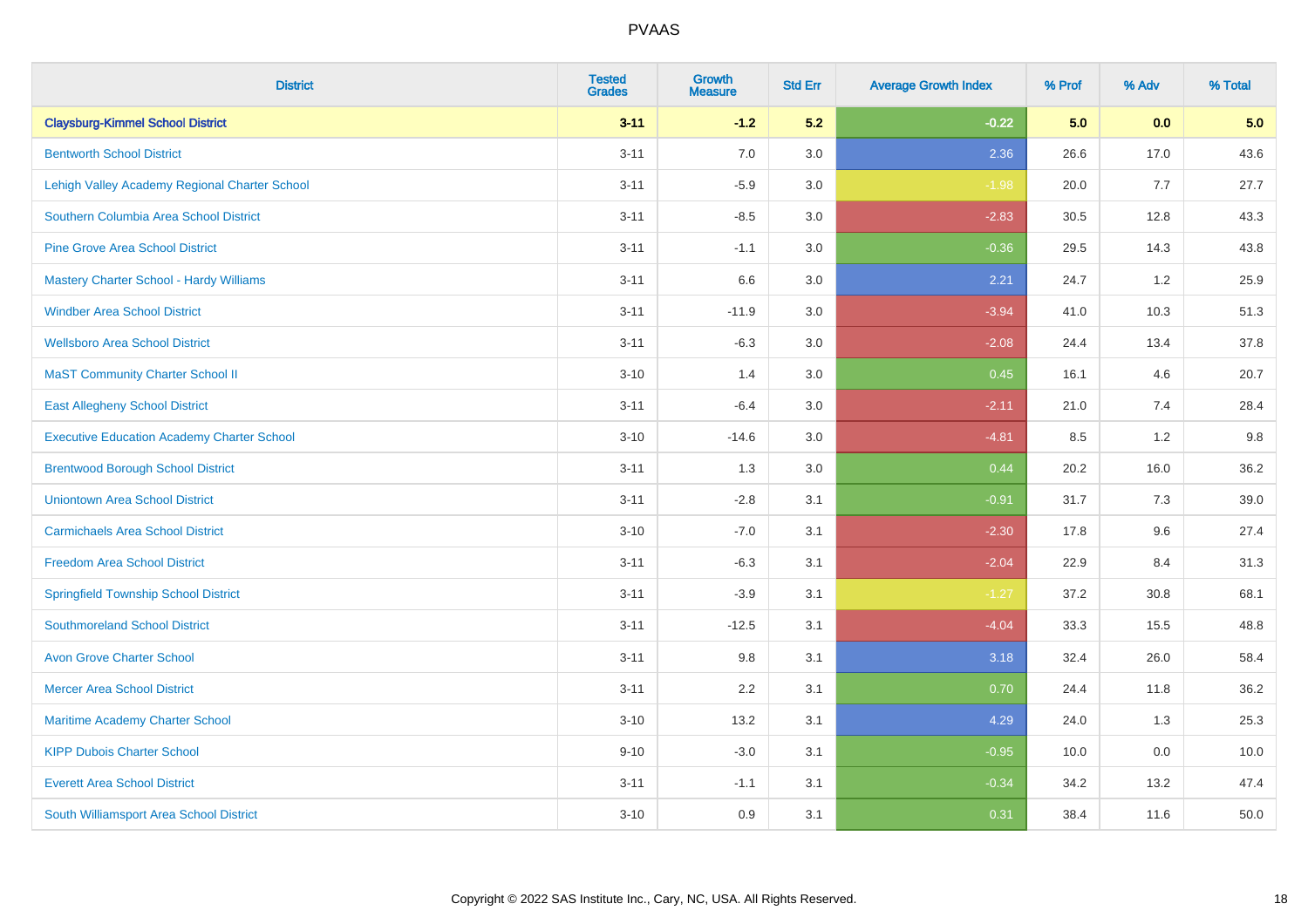| <b>District</b>                                 | <b>Tested</b><br><b>Grades</b> | <b>Growth</b><br><b>Measure</b> | <b>Std Err</b> | <b>Average Growth Index</b> | % Prof | % Adv   | % Total |
|-------------------------------------------------|--------------------------------|---------------------------------|----------------|-----------------------------|--------|---------|---------|
| <b>Claysburg-Kimmel School District</b>         | $3 - 11$                       | $-1.2$                          | 5.2            | $-0.22$                     | 5.0    | 0.0     | 5.0     |
| <b>Redbank Valley School District</b>           | $3 - 11$                       | $-7.5$                          | 3.1            | $-2.41$                     | 12.4   | 10.6    | 23.1    |
| <b>Cranberry Area School District</b>           | $3 - 12$                       | $-0.9$                          | 3.1            | $-0.29$                     | 25.5   | 9.7     | 35.2    |
| <b>Fort Cherry School District</b>              | $3 - 10$                       | $-0.7$                          | 3.1            | $-0.21$                     | 30.6   | 14.1    | 44.7    |
| <b>Laurel School District</b>                   | $3 - 11$                       | 13.0                            | 3.1            | 4.19                        | 30.3   | 15.7    | 46.1    |
| <b>Brookville Area School District</b>          | $3 - 11$                       | 6.8                             | 3.1            | 2.19                        | 46.1   | 14.6    | 60.7    |
| Old Forge School District                       | $3 - 12$                       | $-11.3$                         | 3.1            | $-3.62$                     | 28.6   | 13.2    | 41.8    |
| <b>Ellwood City Area School District</b>        | $3 - 11$                       | $-12.5$                         | 3.1            | $-4.00$                     | 26.7   | 8.7     | 35.4    |
| Renaissance Academy Charter School              | $3 - 11$                       | $-5.6$                          | 3.1            | $-1.79$                     | 28.4   | 18.5    | 46.9    |
| <b>Pequea Valley School District</b>            | $3 - 11$                       | 18.0                            | 3.1            | 5.74                        | 29.2   | 37.5    | 66.7    |
| <b>South Allegheny School District</b>          | $3 - 11$                       | $-0.9$                          | 3.1            | $-0.30$                     | 23.8   | 2.5     | 26.2    |
| <b>Ligonier Valley School District</b>          | $3 - 11$                       | $-10.8$                         | 3.1            | $-3.43$                     | 34.1   | 5.8     | 39.9    |
| Jefferson County-Dubois AVTS                    | $9 - 11$                       | $-11.7$                         | 3.1            | $-3.72$                     | 17.6   | $2.8\,$ | 20.4    |
| <b>Mahanoy Area School District</b>             | $3 - 10$                       | $-3.4$                          | 3.1            | $-1.07$                     | 21.4   | 8.6     | 30.0    |
| South Side Area School District                 | $3 - 11$                       | $-0.6$                          | 3.1            | $-0.19$                     | 24.0   | 28.0    | 52.0    |
| <b>Carlynton School District</b>                | $3 - 11$                       | $-2.0$                          | 3.2            | $-0.62$                     | 27.9   | 5.2     | 33.1    |
| <b>Montgomery Area School District</b>          | $3 - 11$                       | $-5.8$                          | 3.2            | $-1.83$                     | 25.0   | 11.5    | 36.5    |
| <b>Central Fulton School District</b>           | $3 - 11$                       | $-13.3$                         | 3.2            | $-4.20$                     | 18.1   | 9.7     | 27.8    |
| <b>Carbondale Area School District</b>          | $3 - 10$                       | $-2.8$                          | 3.2            | $-0.87$                     | 27.5   | 2.9     | 30.4    |
| <b>Sayre Area School District</b>               | $3 - 11$                       | 5.8                             | 3.2            | 1.81                        | 30.3   | 21.0    | 51.3    |
| <b>Eastern Lancaster County School District</b> | $3 - 12$                       | 2.9                             | 3.2            | 0.91                        | 35.2   | 36.4    | 71.6    |
| <b>Carbon Career &amp; Technical Institute</b>  | $9 - 11$                       | $-9.3$                          | 3.2            | $-2.92$                     | 19.6   | 2.2     | 21.7    |
| <b>Octorara Area School District</b>            | $3 - 11$                       | $-7.5$                          | 3.2            | $-2.35$                     | 26.1   | 17.0    | 43.2    |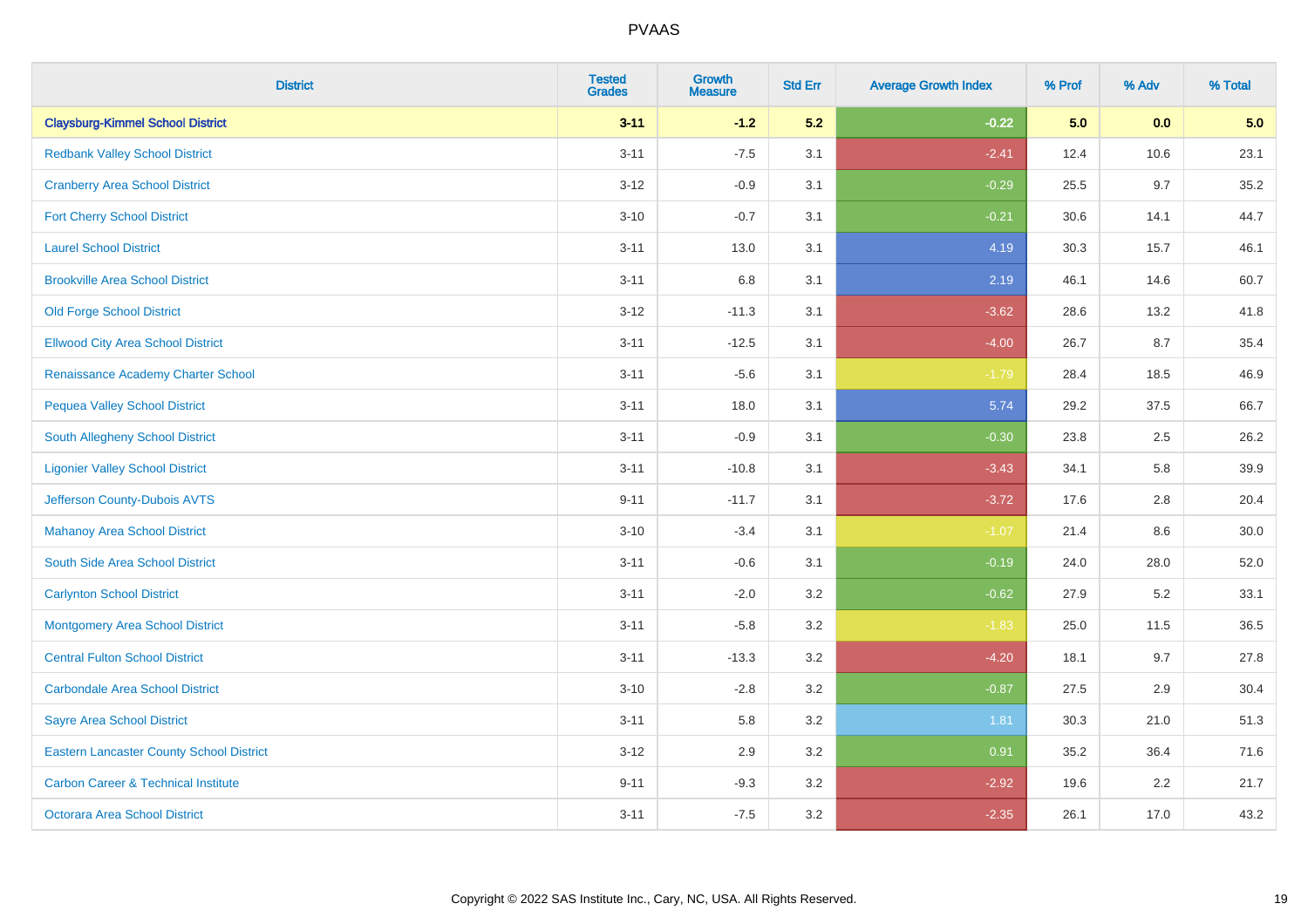| <b>District</b>                                        | <b>Tested</b><br><b>Grades</b> | <b>Growth</b><br><b>Measure</b> | <b>Std Err</b> | <b>Average Growth Index</b> | % Prof | % Adv | % Total |
|--------------------------------------------------------|--------------------------------|---------------------------------|----------------|-----------------------------|--------|-------|---------|
| <b>Claysburg-Kimmel School District</b>                | $3 - 11$                       | $-1.2$                          | 5.2            | $-0.22$                     | 5.0    | 0.0   | 5.0     |
| <b>Wyalusing Area School District</b>                  | $3 - 12$                       | 5.7                             | 3.2            | 1.78                        | 38.6   | 12.9  | 51.4    |
| <b>Steelton-Highspire School District</b>              | $3 - 11$                       | $-5.3$                          | 3.2            | $-1.65$                     | 13.9   | 0.0   | 13.9    |
| Shenango Area School District                          | $3 - 11$                       | 1.7                             | 3.2            | 0.52                        | 41.4   | 13.8  | 55.3    |
| <b>Troy Area School District</b>                       | $3 - 10$                       | $-4.7$                          | 3.2            | $-1.46$                     | 22.8   | 16.5  | 39.2    |
| Juniata Valley School District                         | $3 - 11$                       | 1.6                             | 3.2            | 0.51                        | 23.1   | 9.4   | 32.5    |
| <b>New Brighton Area School District</b>               | $3 - 11$                       | $-2.1$                          | 3.2            | $-0.65$                     | 31.5   | 11.1  | 42.6    |
| New Kensington-Arnold School District                  | $3 - 11$                       | $-5.8$                          | 3.2            | $-1.80$                     | 10.8   | 1.2   | 12.0    |
| <b>Northwestern School District</b>                    | $3 - 11$                       | $-14.6$                         | 3.2            | $-4.51$                     | 32.5   | 13.7  | 46.2    |
| <b>Burgettstown Area School District</b>               | $3 - 11$                       | $-11.2$                         | 3.2            | $-3.46$                     | 16.0   | 2.7   | 18.7    |
| <b>Panther Valley School District</b>                  | $3 - 12$                       | $-13.3$                         | 3.2            | $-4.10$                     | 31.5   | 4.1   | 35.6    |
| Meyersdale Area School District                        | $3 - 11$                       | $-16.1$                         | 3.3            | $-4.94$                     | 20.3   | 5.8   | 26.1    |
| <b>Muncy School District</b>                           | $3 - 11$                       | 6.9                             | 3.3            | 2.12                        | 37.6   | 18.8  | 56.4    |
| <b>Newport School District</b>                         | $3 - 12$                       | $3.8\,$                         | 3.3            | 1.17                        | 38.8   | 10.4  | 49.2    |
| <b>West Branch Area School District</b>                | $3 - 11$                       | 17.0                            | 3.3            | 5.20                        | 47.1   | 19.1  | 66.2    |
| Northern Bedford County School District                | $3 - 11$                       | $-2.3$                          | 3.3            | $-0.69$                     | 26.2   | 16.9  | 43.1    |
| Lackawanna Trail School District                       | $3 - 10$                       | $-11.0$                         | 3.3            | $-3.35$                     | 13.1   | 18.0  | 31.2    |
| <b>Northwest Area School District</b>                  | $3 - 10$                       | $-3.2$                          | 3.3            | $-0.97$                     | 30.4   | 13.0  | 43.5    |
| <b>Westinghouse Arts Academy Charter School</b>        | $9 - 10$                       | $-6.0$                          | 3.3            | $-1.81$                     | 20.2   | 8.9   | 29.1    |
| Propel Charter School - Braddock Hills                 | $3 - 11$                       | $-2.1$                          | 3.3            | $-0.63$                     | 4.8    | 3.2   | 8.1     |
| <b>Wilmington Area School District</b>                 | $3 - 11$                       | 11.1                            | 3.3            | 3.37                        | 29.8   | 26.2  | 56.0    |
| <b>North Star School District</b>                      | $3 - 11$                       | 1.1                             | 3.3            | 0.34                        | 26.2   | 20.0  | 46.2    |
| <b>Chester Charter Scholars Academy Charter School</b> | $3 - 12$                       | $-6.2$                          | 3.3            | $-1.88$                     | 2.2    | 0.0   | 2.2     |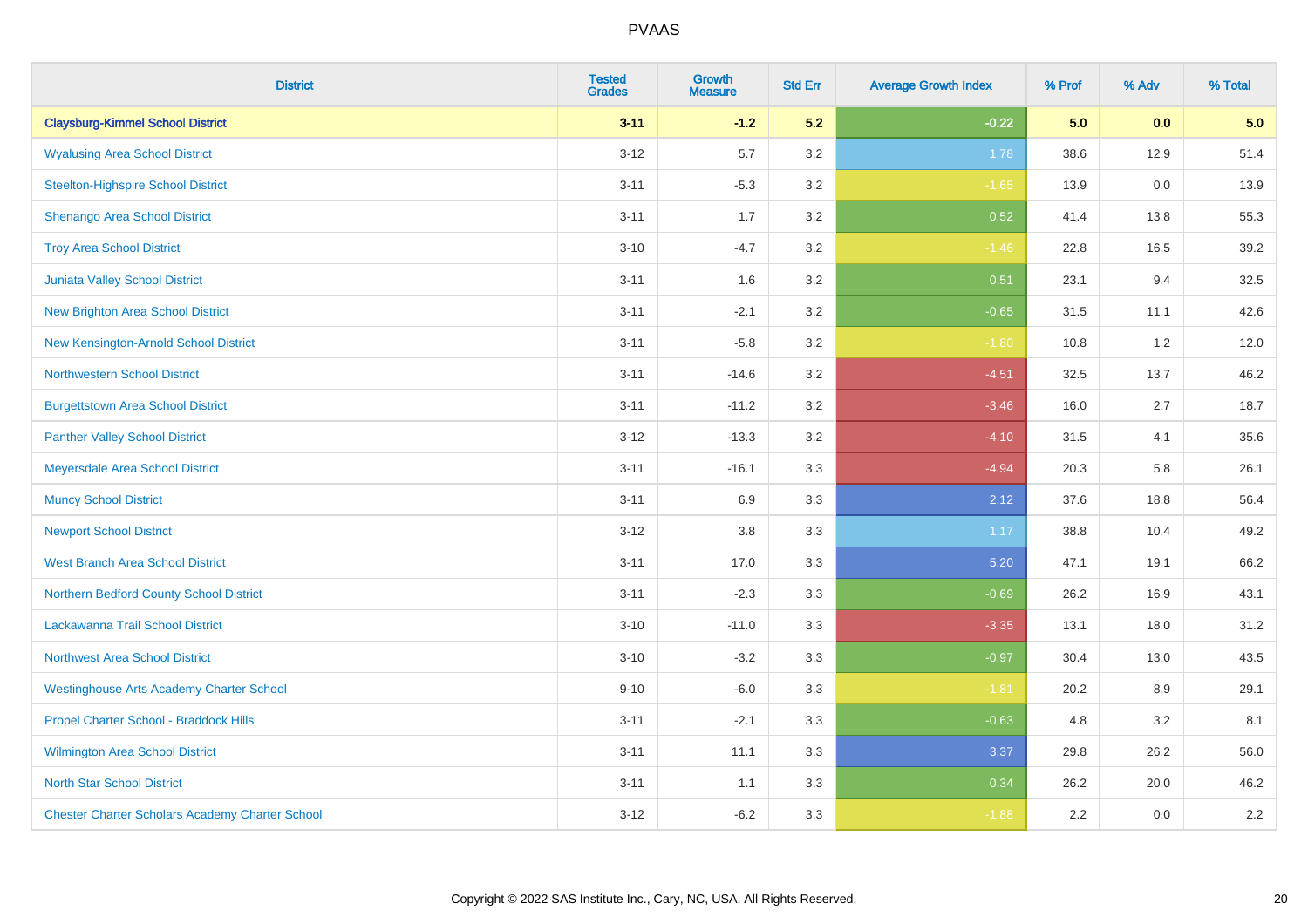| <b>District</b>                               | <b>Tested</b><br><b>Grades</b> | <b>Growth</b><br><b>Measure</b> | <b>Std Err</b> | <b>Average Growth Index</b> | % Prof | % Adv   | % Total |
|-----------------------------------------------|--------------------------------|---------------------------------|----------------|-----------------------------|--------|---------|---------|
| <b>Claysburg-Kimmel School District</b>       | $3 - 11$                       | $-1.2$                          | 5.2            | $-0.22$                     | 5.0    | 0.0     | 5.0     |
| <b>Burrell School District</b>                | $3 - 11$                       | $-1.5$                          | 3.3            | $-0.44$                     | 27.8   | 17.7    | 45.6    |
| <b>Tacony Academy Charter School</b>          | $3 - 11$                       | $-12.9$                         | 3.3            | $-3.90$                     | 8.6    | 1.4     | 10.0    |
| <b>Tussey Mountain School District</b>        | $3 - 12$                       | $-13.0$                         | 3.3            | $-3.93$                     | 11.1   | 3.2     | 14.3    |
| Portage Area School District                  | $3 - 10$                       | $-0.5$                          | 3.3            | $-0.14$                     | 27.0   | 20.6    | 47.6    |
| <b>Purchase Line School District</b>          | $3-12$                         | 4.3                             | 3.3            | 1.30                        | 32.3   | 9.0     | 41.4    |
| <b>United School District</b>                 | $3 - 11$                       | 6.3                             | 3.3            | 1.89                        | 38.8   | 16.3    | 55.0    |
| <b>Union City Area School District</b>        | $3 - 12$                       | $-8.7$                          | 3.3            | $-2.59$                     | 29.7   | 10.9    | 40.6    |
| <b>Steel Valley School District</b>           | $3 - 11$                       | 11.1                            | 3.3            | 3.33                        | 34.8   | 10.1    | 44.9    |
| Pennsylvania Virtual Charter School           | $3 - 11$                       | 4.4                             | 3.4            | 1.31                        | 29.8   | 21.2    | 51.0    |
| Jeannette City School District                | $3 - 11$                       | $-0.7$                          | 3.4            | $-0.20$                     | 26.8   | 4.1     | 30.9    |
| Northern Cambria School District              | $3 - 11$                       | $-0.3$                          | 3.4            | $-0.09$                     | 26.5   | 1.2     | 27.7    |
| <b>Mountain View School District</b>          | $3 - 11$                       | 24.2                            | 3.4            | $7.20$                      | 45.8   | 37.3    | 83.0    |
| Southern Huntingdon County School District    | $3 - 11$                       | $-5.9$                          | 3.4            | $-1.76$                     | 32.8   | 4.9     | 37.7    |
| <b>Minersville Area School District</b>       | $3 - 11$                       | $-2.9$                          | 3.4            | $-0.86$                     | 27.4   | 9.7     | 37.1    |
| Pennsylvania Distance Learning Charter School | $3 - 12$                       | 6.8                             | 3.4            | 1.99                        | 19.8   | 6.2     | 25.9    |
| <b>Multicultural Academy Charter School</b>   | $9 - 11$                       | 6.0                             | 3.4            | 1.77                        | 12.3   | $0.0\,$ | 12.3    |
| Millersburg Area School District              | $3 - 11$                       | $-6.6$                          | 3.4            | $-1.92$                     | 24.1   | 10.3    | 34.5    |
| <b>Belmont Charter School</b>                 | $3 - 10$                       | 2.2                             | 3.4            | 0.64                        | 5.3    | 1.8     | 7.0     |
| <b>Coudersport Area School District</b>       | $3 - 11$                       | 14.8                            | 3.4            | 4.33                        | 34.7   | 28.0    | 62.7    |
| <b>Frazier School District</b>                | $3 - 11$                       | $-18.9$                         | 3.4            | $-5.49$                     | 18.3   | 1.4     | 19.7    |
| <b>Bloomsburg Area School District</b>        | $3 - 10$                       | 4.3                             | 3.4            | 1.26                        | 36.5   | 20.6    | 57.1    |
| <b>Northgate School District</b>              | $3 - 11$                       | $-3.0$                          | 3.4            | $-0.85$                     | 35.6   | 6.8     | 42.4    |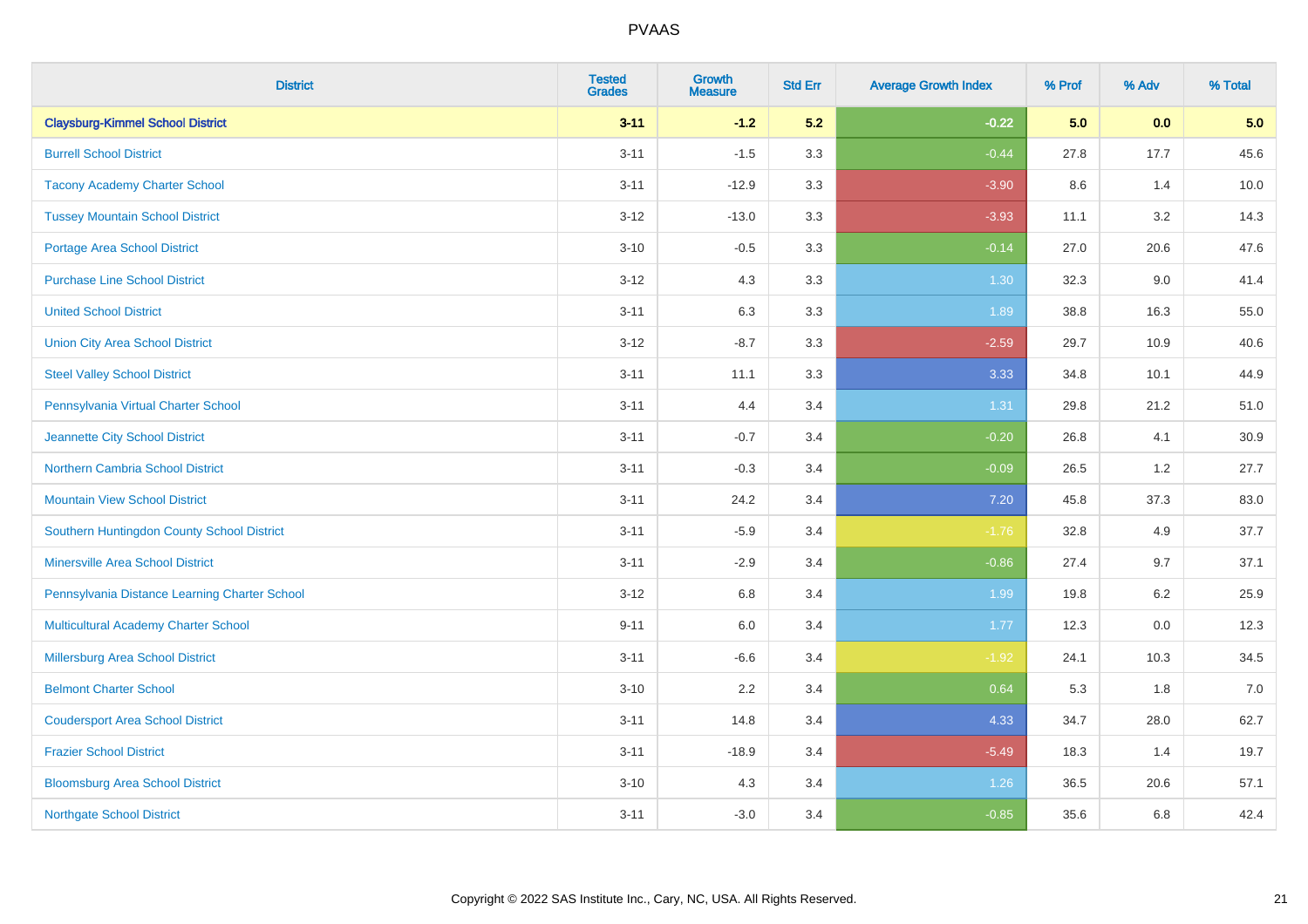| <b>District</b>                            | <b>Tested</b><br><b>Grades</b> | <b>Growth</b><br><b>Measure</b> | <b>Std Err</b> | <b>Average Growth Index</b> | % Prof | % Adv   | % Total |
|--------------------------------------------|--------------------------------|---------------------------------|----------------|-----------------------------|--------|---------|---------|
| <b>Claysburg-Kimmel School District</b>    | $3 - 11$                       | $-1.2$                          | 5.2            | $-0.22$                     | 5.0    | 0.0     | 5.0     |
| <b>Chartiers-Houston School District</b>   | $3 - 10$                       | $-16.5$                         | 3.5            | $-4.79$                     | 26.3   | 6.6     | 32.9    |
| <b>Southeast Delco School District</b>     | $3 - 10$                       | 3.9                             | 3.5            | 1.12                        | 18.6   | 3.4     | 22.0    |
| <b>Homer-Center School District</b>        | $3 - 11$                       | $8.8\,$                         | 3.5            | 2.53                        | 38.0   | 17.7    | 55.8    |
| <b>Reynolds School District</b>            | $3 - 10$                       | $-3.0$                          | 3.5            | $-0.87$                     | 27.3   | 9.1     | 36.4    |
| <b>Sto-Rox School District</b>             | $3 - 10$                       | $-7.0$                          | 3.5            | $-1.99$                     | 3.2    | 0.0     | 3.2     |
| <b>Otto-Eldred School District</b>         | $3 - 11$                       | $-0.5$                          | 3.5            | $-0.13$                     | 35.8   | 10.5    | 46.3    |
| Conemaugh Township Area School District    | $3 - 12$                       | 4.8                             | 3.5            | 1.39                        | 30.9   | 27.8    | 58.8    |
| <b>Glendale School District</b>            | $3 - 10$                       | 7.9                             | 3.5            | 2.25                        | 42.6   | 9.3     | 51.8    |
| <b>Lakeview School District</b>            | $3 - 11$                       | $-1.9$                          | 3.5            | $-0.53$                     | 41.5   | 12.3    | 53.8    |
| <b>West Middlesex Area School District</b> | $3 - 10$                       | $-7.4$                          | 3.5            | $-2.11$                     | 32.0   | 9.6     | 41.6    |
| <b>Brockway Area School District</b>       | $3 - 11$                       | $-0.4$                          | 3.5            | $-0.11$                     | 41.2   | 13.8    | 55.0    |
| <b>Shenandoah Valley School District</b>   | $3 - 11$                       | $-4.5$                          | 3.5            | $-1.29$                     | 14.3   | 0.0     | 14.3    |
| <b>Penns Manor Area School District</b>    | $3 - 12$                       | $-1.9$                          | 3.5            | $-0.55$                     | 24.2   | $3.8\,$ | 28.0    |
| <b>Halifax Area School District</b>        | $3 - 11$                       | 5.8                             | 3.5            | 1.64                        | 32.1   | 18.9    | 50.9    |
| <b>Bethlehem-Center School District</b>    | $3 - 10$                       | 2.1                             | 3.5            | 0.59                        | 32.3   | 4.6     | 36.9    |
| <b>School Lane Charter School</b>          | $3 - 11$                       | 2.6                             | 3.6            | 0.72                        | 23.1   | 18.7    | 41.8    |
| <b>Reach Cyber Charter School</b>          | $3 - 11$                       | 1.4                             | 3.6            | 0.40                        | 32.9   | 15.2    | 48.1    |
| <b>Salisbury Township School District</b>  | $3 - 11$                       | 5.8                             | 3.6            | 1.62                        | 24.4   | 12.6    | 37.0    |
| <b>Fairfield Area School District</b>      | $3 - 11$                       | $-0.5$                          | 3.6            | $-0.13$                     | 43.9   | 6.1     | 50.0    |
| <b>Greenwood School District</b>           | $3 - 11$                       | 11.3                            | 3.6            | 3.14                        | 31.2   | 32.8    | 63.9    |
| <b>Achievement House Charter School</b>    | $7 - 11$                       | $-8.2$                          | 3.6            | $-2.28$                     | 16.7   | 2.8     | 19.4    |
| <b>Aliquippa School District</b>           | $3 - 11$                       | $-20.0$                         | 3.6            | $-5.54$                     | 1.7    | 0.0     | 1.7     |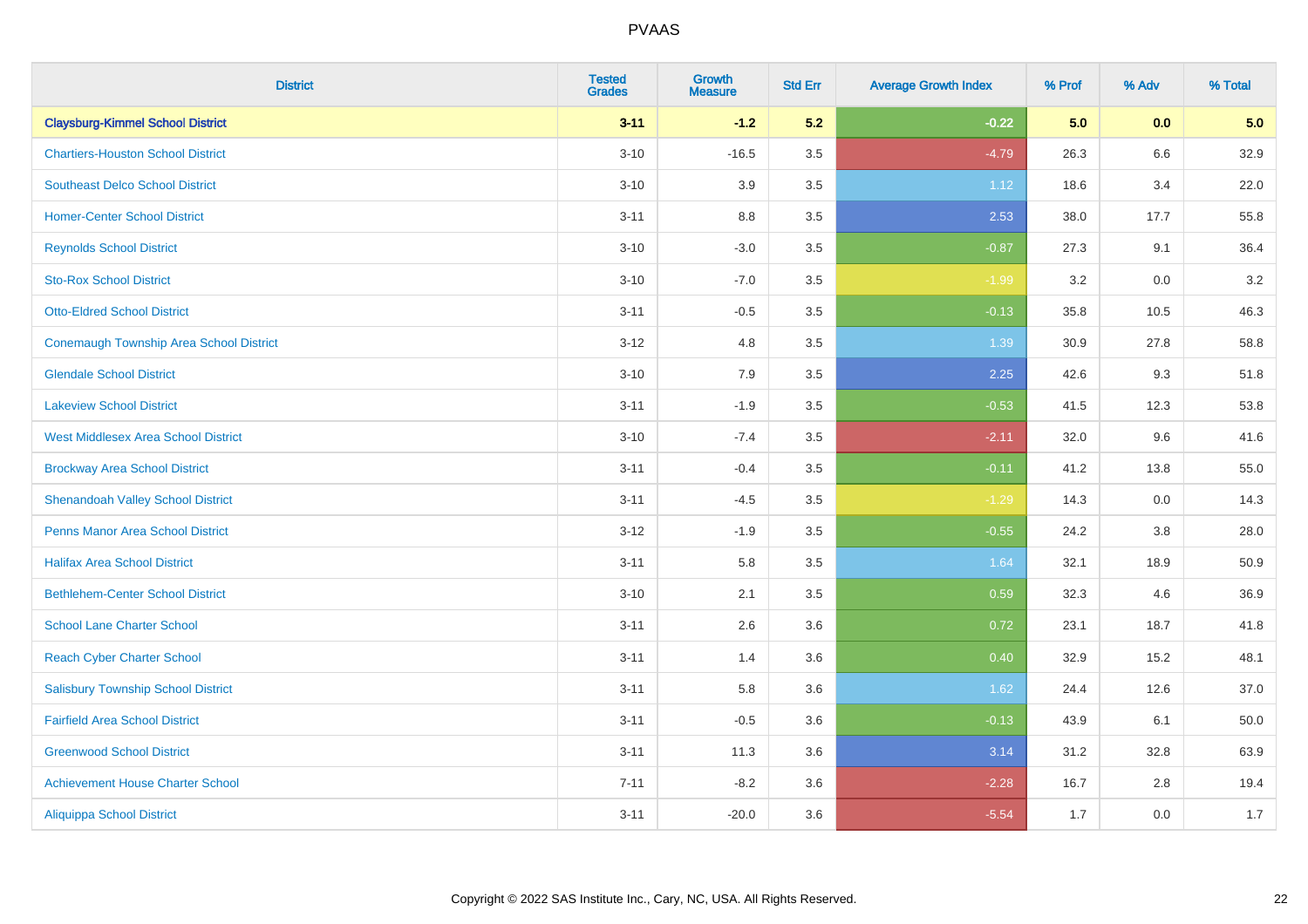| <b>District</b>                                   | <b>Tested</b><br><b>Grades</b> | <b>Growth</b><br><b>Measure</b> | <b>Std Err</b> | <b>Average Growth Index</b> | % Prof | % Adv | % Total |
|---------------------------------------------------|--------------------------------|---------------------------------|----------------|-----------------------------|--------|-------|---------|
| <b>Claysburg-Kimmel School District</b>           | $3 - 11$                       | $-1.2$                          | 5.2            | $-0.22$                     | 5.0    | 0.0   | 5.0     |
| <b>Forest City Regional School District</b>       | $3 - 12$                       | $-1.2$                          | 3.6            | $-0.33$                     | 26.5   | 8.2   | 34.7    |
| <b>Propel Charter School-Montour</b>              | $3 - 10$                       | $-3.4$                          | 3.6            | $-0.93$                     | 7.7    | 0.0   | 7.7     |
| <b>Clarion-Limestone Area School District</b>     | $3 - 12$                       | $-10.0$                         | 3.6            | $-2.76$                     | 28.3   | 20.0  | 48.3    |
| <b>Columbia Borough School District</b>           | $3 - 12$                       | $-1.1$                          | 3.6            | $-0.31$                     | 17.2   | 1.7   | 19.0    |
| <b>Sharpsville Area School District</b>           | $3 - 11$                       | 3.8                             | 3.7            | 1.04                        | 41.1   | 23.2  | 64.3    |
| <b>Lawrence County CTC</b>                        | $10 - 11$                      | $-9.8$                          | 3.7            | $-2.68$                     | 7.3    | 0.0   | 7.3     |
| <b>Sugar Valley Rural Charter School</b>          | $3 - 11$                       | $-3.6$                          | 3.7            | $-0.98$                     | 10.3   | 0.0   | 10.3    |
| <b>Clarion Area School District</b>               | $3 - 11$                       | 3.2                             | 3.7            | 0.88                        | 31.7   | 13.3  | 45.0    |
| <b>Blue Ridge School District</b>                 | $3 - 11$                       | 8.3                             | 3.7            | 2.24                        | 29.6   | 9.3   | 38.9    |
| <b>North Pocono School District</b>               | $3 - 11$                       | 13.1                            | 3.7            | 3.54                        | 31.4   | 33.3  | 64.7    |
| <b>Union School District</b>                      | $3 - 12$                       | 2.5                             | 3.7            | 0.69                        | 17.9   | 10.4  | 28.4    |
| <b>Antietam School District</b>                   | $3 - 10$                       | $-9.5$                          | 3.7            | $-2.57$                     | 20.9   | 1.5   | 22.4    |
| Lincoln Leadership Academy Charter School         | $3 - 12$                       | $-7.4$                          | 3.7            | $-1.99$                     | 6.4    | 2.1   | 8.5     |
| Morrisville Borough School District               | $3 - 11$                       | $-13.1$                         | 3.7            | $-3.52$                     | 4.9    | 1.6   | 6.6     |
| <b>Environmental Charter School At Frick Park</b> | $3-9$                          | $-6.2$                          | 3.7            | $-1.67$                     | 25.9   | 3.4   | 29.3    |
| <b>Northeast Bradford School District</b>         | $3 - 10$                       | $-5.0$                          | 3.7            | $-1.35$                     | 30.6   | 4.8   | 35.5    |
| <b>Clearfield Area School District</b>            | $3 - 10$                       | $-1.3$                          | 3.7            | $-0.34$                     | 43.9   | 24.6  | 68.4    |
| <b>Williams Valley School District</b>            | $3 - 11$                       | 2.6                             | 3.7            | 0.69                        | 17.0   | 5.1   | 22.0    |
| <b>Port Allegany School District</b>              | $3 - 11$                       | 6.5                             | 3.7            | 1.74                        | 26.4   | 11.3  | 37.7    |
| <b>Brownsville Area School District</b>           | $3 - 12$                       | 3.9                             | 3.8            | 1.04                        | 22.0   | 8.5   | 30.5    |
| <b>Union Area School District</b>                 | $3 - 11$                       | $-6.5$                          | 3.8            | $-1.70$                     | 30.6   | 12.2  | 42.9    |
| <b>Susquehanna Community School District</b>      | $3 - 11$                       | $-4.5$                          | 3.8            | $-1.19$                     | 31.9   | 8.8   | 40.7    |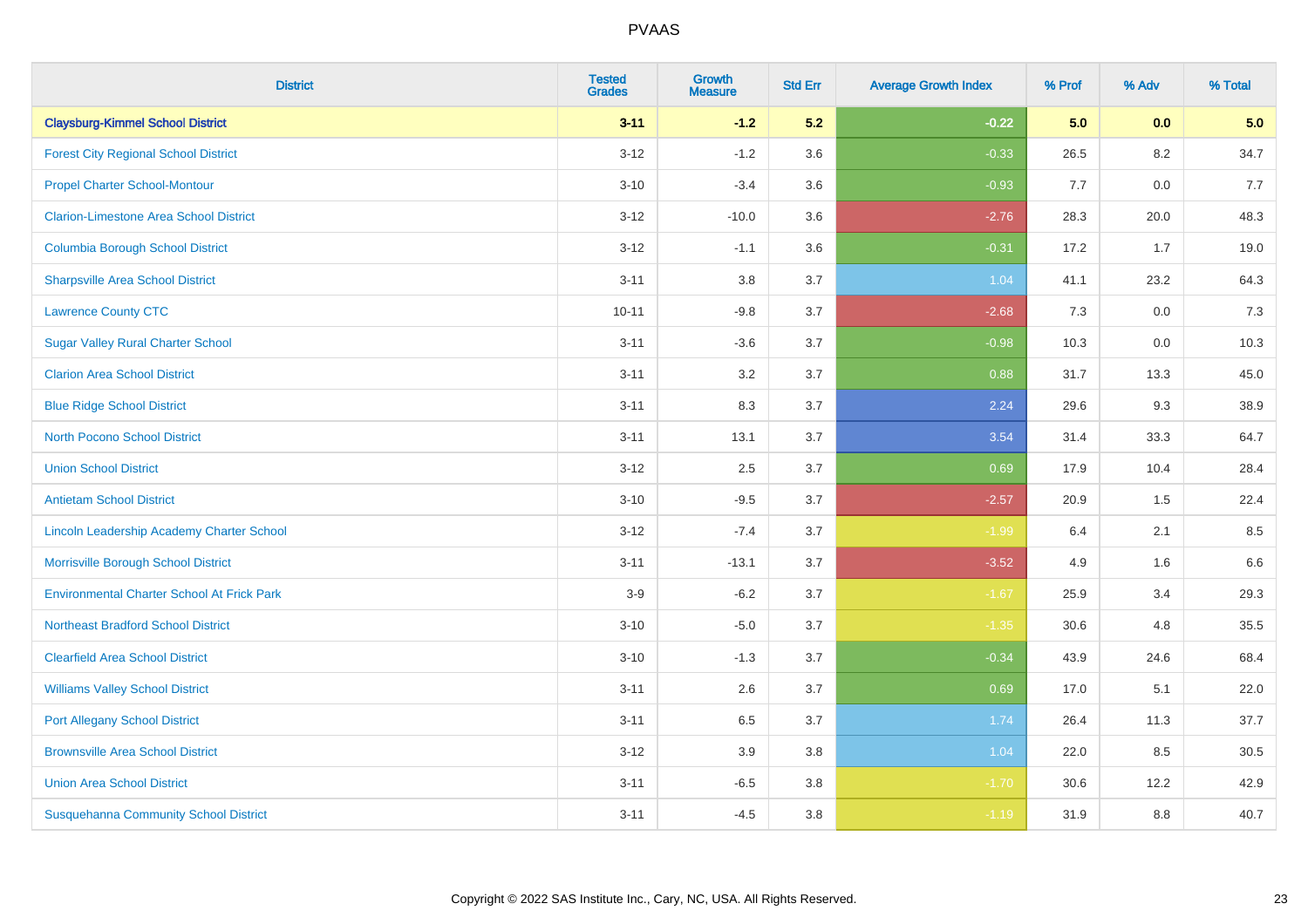| <b>District</b>                                 | <b>Tested</b><br><b>Grades</b> | <b>Growth</b><br><b>Measure</b> | <b>Std Err</b> | <b>Average Growth Index</b> | % Prof | % Adv   | % Total |
|-------------------------------------------------|--------------------------------|---------------------------------|----------------|-----------------------------|--------|---------|---------|
| <b>Claysburg-Kimmel School District</b>         | $3 - 11$                       | $-1.2$                          | 5.2            | $-0.22$                     | 5.0    | 0.0     | 5.0     |
| <b>Smethport Area School District</b>           | $3 - 12$                       | 5.8                             | 3.8            | 1.52                        | 24.6   | 20.0    | 44.6    |
| Jefferson-Morgan School District                | $3 - 10$                       | $-12.0$                         | 3.9            | $-3.09$                     | 28.6   | 6.1     | 34.7    |
| <b>West Greene School District</b>              | $3 - 11$                       | $-8.1$                          | 3.9            | $-2.08$                     | 31.0   | 11.9    | 42.9    |
| <b>Allegheny Valley School District</b>         | $3 - 11$                       | $-1.9$                          | 3.9            | $-0.48$                     | 31.8   | 11.4    | 43.2    |
| <b>Line Mountain School District</b>            | $3 - 11$                       | 11.7                            | 3.9            | 3.01                        | 40.4   | 42.3    | 82.7    |
| Johnsonburg Area School District                | $3 - 11$                       | 5.0                             | 3.9            | 1.27                        | 35.5   | 11.8    | 47.4    |
| <b>Tri-Valley School District</b>               | $3 - 10$                       | $-2.7$                          | 3.9            | $-0.69$                     | 31.0   | 9.5     | 40.5    |
| <b>West Side CTC</b>                            | $9 - 10$                       | $-32.0$                         | 3.9            | $-8.16$                     | 5.9    | 0.0     | 5.9     |
| Leechburg Area School District                  | $3 - 11$                       | 7.0                             | 3.9            | 1.79                        | 37.7   | 4.9     | 42.6    |
| <b>Rochester Area School District</b>           | $3 - 11$                       | $-5.7$                          | 3.9            | $-1.45$                     | 14.9   | 2.1     | 17.0    |
| <b>Propel Charter School-Homestead</b>          | $3 - 11$                       | $-5.0$                          | 3.9            | $-1.27$                     | 7.3    | 0.0     | 7.3     |
| <b>Blacklick Valley School District</b>         | $3 - 11$                       | $-0.9$                          | 3.9            | $-0.23$                     | 7.7    | 7.7     | 15.4    |
| <b>Riverview School District</b>                | $3 - 11$                       | $-13.0$                         | 4.0            | $-3.29$                     | 43.1   | $7.8\,$ | 51.0    |
| <b>Shade-Central City School District</b>       | $3 - 11$                       | $-14.6$                         | 4.0            | $-3.68$                     | 9.6    | 0.0     | 9.6     |
| <b>Southern Fulton School District</b>          | $3 - 11$                       | $-5.1$                          | 4.0            | $-1.29$                     | 21.7   | 13.0    | 34.8    |
| <b>Berlin Brothersvalley School District</b>    | $3 - 11$                       | 19.6                            | 4.0            | 4.93                        | 28.3   | 41.3    | 69.6    |
| <b>Ridgway Area School District</b>             | $3 - 11$                       | $-6.1$                          | 4.0            | $-1.53$                     | 42.2   | 15.6    | 57.8    |
| <b>Weatherly Area School District</b>           | $3 - 11$                       | $-5.8$                          | 4.0            | $-1.44$                     | 32.1   | 8.9     | 41.1    |
| <b>Benton Area School District</b>              | $3 - 10$                       | 8.1                             | 4.0            | 2.01                        | 35.7   | 28.6    | 64.3    |
| <b>Allegheny-Clarion Valley School District</b> | $3 - 10$                       | 12.3                            | 4.1            | 3.03                        | 33.3   | 19.0    | 52.4    |
| <b>Conemaugh Valley School District</b>         | $3 - 12$                       | $-6.3$                          | 4.1            | $-1.54$                     | 23.7   | 5.1     | 28.8    |
| Jamestown Area School District                  | $3 - 11$                       | $-9.5$                          | 4.1            | $-2.33$                     | 41.5   | 4.9     | 46.3    |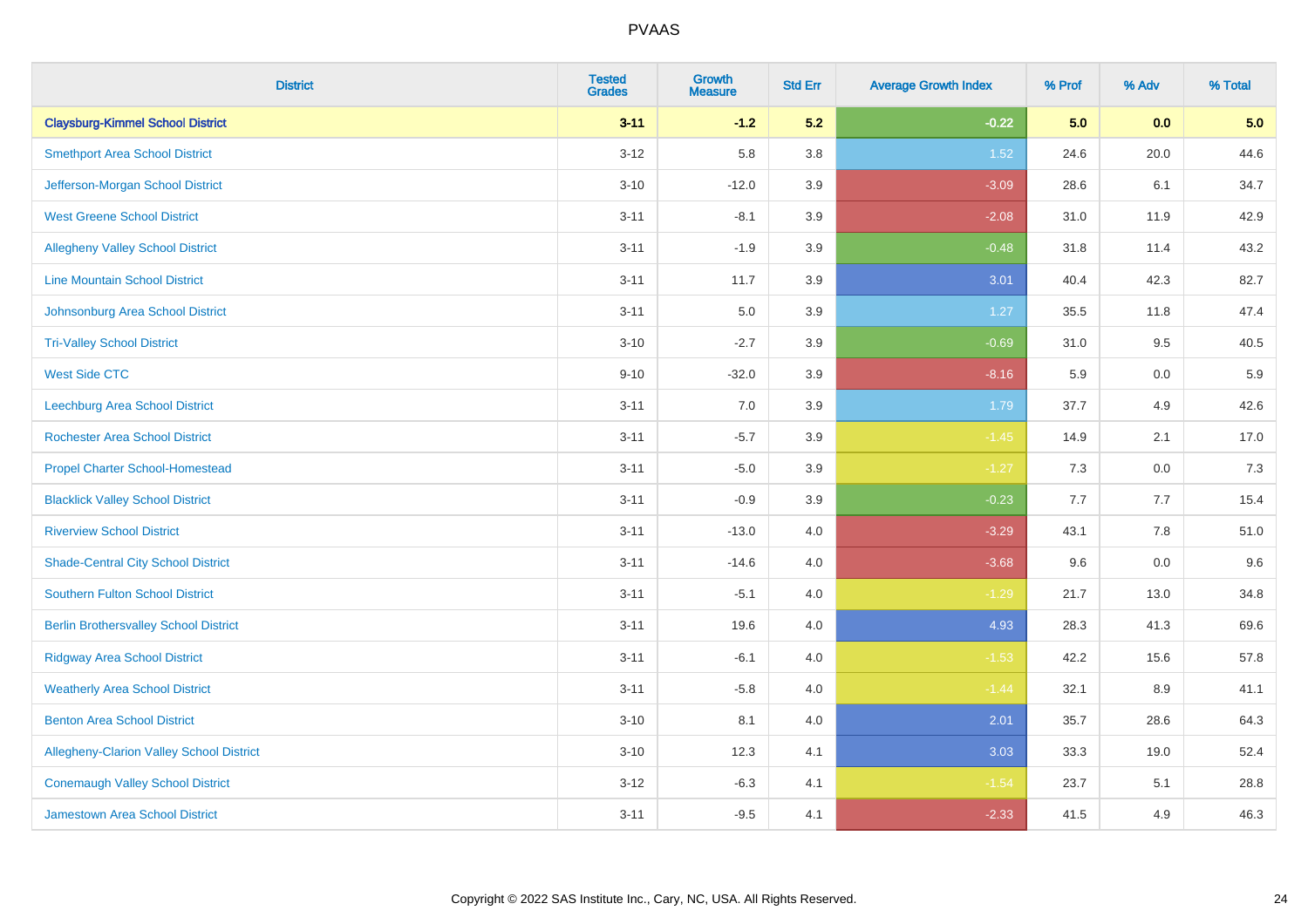| <b>District</b>                                 | <b>Tested</b><br><b>Grades</b> | <b>Growth</b><br><b>Measure</b> | <b>Std Err</b> | <b>Average Growth Index</b> | % Prof | % Adv   | % Total |
|-------------------------------------------------|--------------------------------|---------------------------------|----------------|-----------------------------|--------|---------|---------|
| <b>Claysburg-Kimmel School District</b>         | $3 - 11$                       | $-1.2$                          | 5.2            | $-0.22$                     | 5.0    | 0.0     | 5.0     |
| <b>Williamsburg Community School District</b>   | $3 - 11$                       | $-16.9$                         | 4.1            | $-4.14$                     | 22.4   | 0.0     | 22.4    |
| <b>Jenkintown School District</b>               | $3 - 11$                       | $-7.9$                          | 4.1            | $-1.92$                     | 34.1   | 27.3    | 61.4    |
| North Clarion County School District            | $3 - 12$                       | 3.4                             | 4.1            | 0.83                        | 45.0   | 18.8    | 63.8    |
| <b>Roberto Clemente Charter School</b>          | $3 - 12$                       | $-3.3$                          | 4.1            | $-0.79$                     | 22.7   | 4.6     | 27.3    |
| <b>Ferndale Area School District</b>            | $3 - 10$                       | $-1.1$                          | 4.1            | $-0.27$                     | 21.0   | 7.9     | 29.0    |
| <b>Chichester School District</b>               | $3 - 11$                       | $-1.8$                          | 4.2            | $-0.44$                     | 40.0   | 14.0    | 54.0    |
| <b>Farrell Area School District</b>             | $3 - 11$                       | $-1.9$                          | 4.2            | $-0.44$                     | 9.3    | 11.6    | 20.9    |
| <b>Western Beaver County School District</b>    | $3 - 11$                       | $-9.3$                          | 4.2            | $-2.20$                     | 45.1   | 3.9     | 49.0    |
| Mastery Charter School - Pickett Campus         | $6 - 10$                       | 2.7                             | 4.2            | 0.65                        | 20.6   | 0.0     | 20.6    |
| Dr Robert Ketterer Charter School Inc           | $6 - 12$                       | 7.1                             | 4.3            | 1.66                        | 7.3    | 1.7     | 9.0     |
| <b>Sullivan County School District</b>          | $3 - 10$                       | 2.5                             | 4.3            | 0.58                        | 43.6   | 7.7     | 51.3    |
| <b>Tidioute Community Charter School</b>        | $3 - 11$                       | 0.8                             | 4.4            | 0.19                        | 18.1   | $6.9\,$ | 25.0    |
| <b>Millville Area School District</b>           | $3 - 12$                       | $-5.6$                          | 4.4            | $-1.26$                     | 31.4   | 11.4    | 42.9    |
| <b>Southeastern Greene School District</b>      | $3 - 10$                       | $-2.3$                          | 4.4            | $-0.53$                     | 29.0   | 9.7     | 38.7    |
| <b>Cameron County School District</b>           | $3 - 12$                       | $-5.0$                          | 4.4            | $-1.12$                     | 34.9   | 4.8     | 39.7    |
| York Academy Regional Charter School            | $3 - 11$                       | $-2.3$                          | 4.4            | $-0.52$                     | 23.5   | 2.0     | 25.5    |
| California Area School District                 | $3 - 10$                       | $-13.7$                         | 4.5            | $-3.06$                     | 41.7   | 16.7    | 58.3    |
| <b>Commodore Perry School District</b>          | $3 - 11$                       | $-10.4$                         | 4.5            | $-2.30$                     | 29.4   | 5.9     | 35.3    |
| Capital Area School for the Arts Charter School | $9 - 11$                       | 14.2                            | 4.5            | 3.13                        | 27.5   | 30.0    | 57.5    |
| <b>Mastery Charter School - Gratz Campus</b>    | $7 - 10$                       | $-9.5$                          | 4.6            | $-2.09$                     | 0.0    | 3.4     | 3.4     |
| <b>Cornell School District</b>                  | $3 - 11$                       | $-5.5$                          | 4.6            | $-1.20$                     | 11.3   | 3.2     | 14.5    |
| <b>Moshannon Valley School District</b>         | $3 - 10$                       | $-5.1$                          | 4.6            | $-1.12$                     | 25.0   | 12.5    | 37.5    |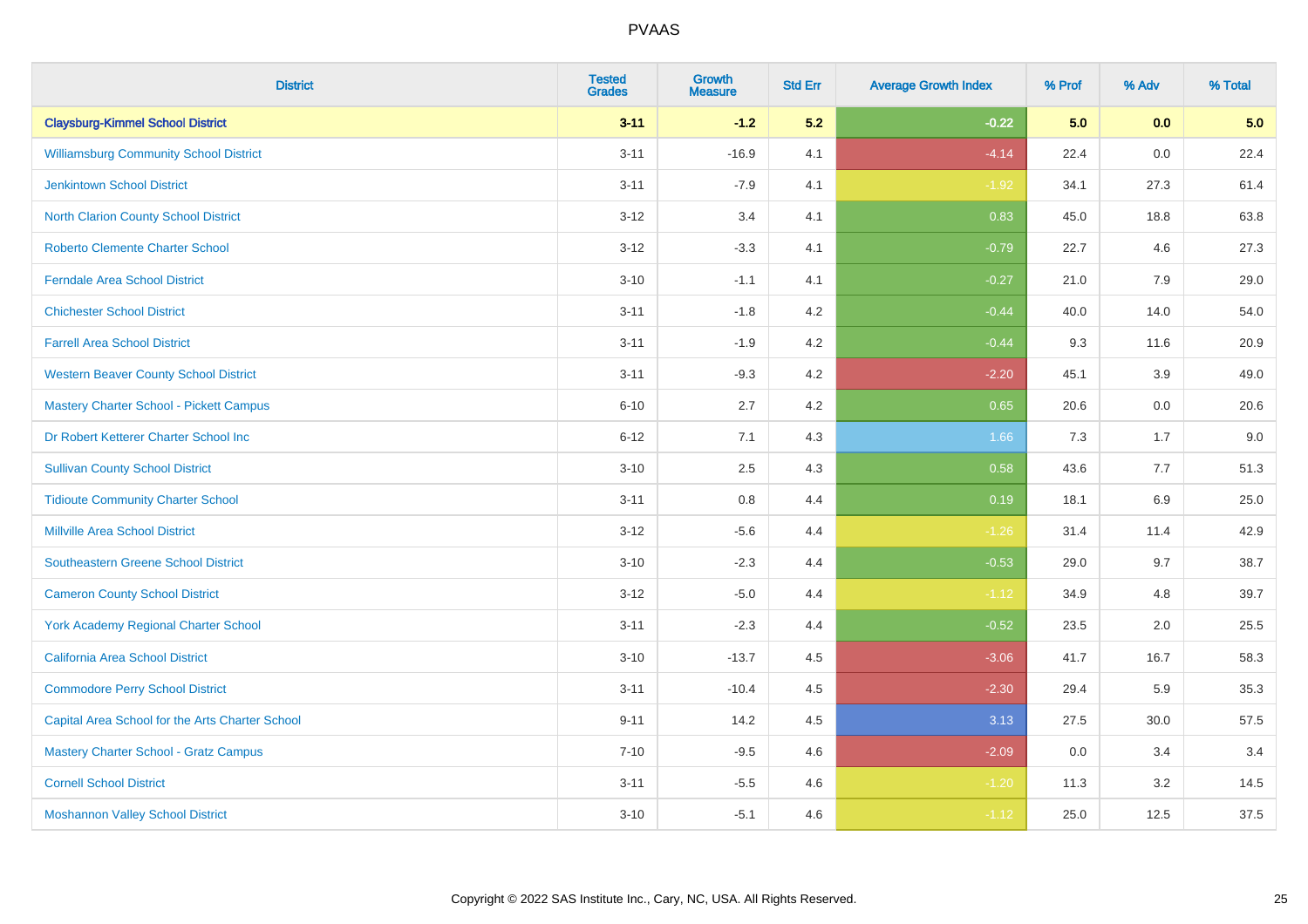| <b>District</b>                                 | <b>Tested</b><br><b>Grades</b> | <b>Growth</b><br><b>Measure</b> | <b>Std Err</b> | <b>Average Growth Index</b> | % Prof | % Adv   | % Total |
|-------------------------------------------------|--------------------------------|---------------------------------|----------------|-----------------------------|--------|---------|---------|
| <b>Claysburg-Kimmel School District</b>         | $3 - 11$                       | $-1.2$                          | 5.2            | $-0.22$                     | 5.0    | 0.0     | 5.0     |
| <b>Northern Potter School District</b>          | $3 - 12$                       | 6.8                             | 4.6            | 1.48                        | 30.6   | 11.1    | 41.7    |
| <b>Avella Area School District</b>              | $3 - 12$                       | 1.6                             | 4.7            | 0.34                        | 34.8   | 7.2     | 42.0    |
| <b>Hanover Area School District</b>             | $3 - 11$                       | $-14.7$                         | 4.7            | $-3.13$                     | 12.1   | 3.0     | 15.2    |
| <b>Forbes Road School District</b>              | $3 - 11$                       | $-11.5$                         | 4.7            | $-2.43$                     | 23.1   | 10.3    | 33.3    |
| <b>Forest Area School District</b>              | $3 - 11$                       | $-1.8$                          | 4.7            | $-0.37$                     | 18.9   | 15.1    | 34.0    |
| <b>Evergreen Community Charter School</b>       | $6 - 11$                       | $-1.1$                          | 4.7            | $-0.23$                     | 34.6   | 26.9    | 61.5    |
| <b>Fannett-Metal School District</b>            | $3 - 11$                       | $-22.3$                         | 4.8            | $-4.65$                     | 16.4   | 6.6     | 23.0    |
| <b>Tulpehocken Area School District</b>         | $3 - 12$                       | 1.0                             | 4.9            | 0.20                        | 11.5   | 23.1    | 34.6    |
| <b>Clairton City School District</b>            | $3 - 11$                       | $-1.6$                          | 5.0            | $-0.32$                     | 3.8    | $0.5\,$ | 4.4     |
| <b>Harmony Area School District</b>             | $3 - 10$                       | $-5.7$                          | 5.0            | $-1.13$                     | 33.3   | 0.0     | 33.3    |
| <b>Keystone Education Center Charter School</b> | $3 - 12$                       | $-6.5$                          | 5.1            | $-1.28$                     | 0.0    | 0.0     | 0.0     |
| <b>Upper Dauphin Area School District</b>       | $3 - 11$                       | 16.5                            | 5.1            | 3.26                        | 37.5   | 26.8    | 64.3    |
| <b>Oswayo Valley School District</b>            | $3 - 12$                       | 9.9                             | 5.1            | 1.93                        | 26.5   | 44.1    | 70.6    |
| <b>Claysburg-Kimmel School District</b>         | $3 - 11$                       | $-1.2$                          | 5.2            | $-0.22$                     | 5.0    | 0.0     | 5.0     |
| <b>Galeton Area School District</b>             | $3 - 11$                       | 5.4                             | 5.4            | 1.01                        | 33.3   | 22.2    | 55.6    |
| <b>Valley Grove School District</b>             | $3 - 10$                       | $-4.0$                          | 5.5            | $-0.72$                     | 68.4   | 15.8    | 84.2    |
| <b>Shanksville-Stonycreek School District</b>   | $3 - 10$                       | $-8.6$                          | 5.5            | $-1.55$                     | 17.6   | 23.5    | 41.2    |
| People For People Charter School                | $3-12$                         | 6.4                             | 5.6            | $1.15$                      | 2.4    | 0.0     | 2.4     |
| <b>Monessen City School District</b>            | $3 - 10$                       | $-3.9$                          | 5.6            | $-0.69$                     | 21.0   | 10.5    | 31.6    |
| Urban Pathways 6-12 Charter School              | $6 - 11$                       | $-4.1$                          | 5.7            | $-0.72$                     | 0.0    | 0.0     | 0.0     |
| Mastery Charter School - Thomas Campus          | $3 - 10$                       | 7.9                             | 5.7            | 1.39                        | 12.5   | 0.0     | 12.5    |
| <b>Keystone School District</b>                 | $3 - 11$                       | 7.8                             | 5.7            | 1.37                        | 35.0   | 45.0    | 80.0    |